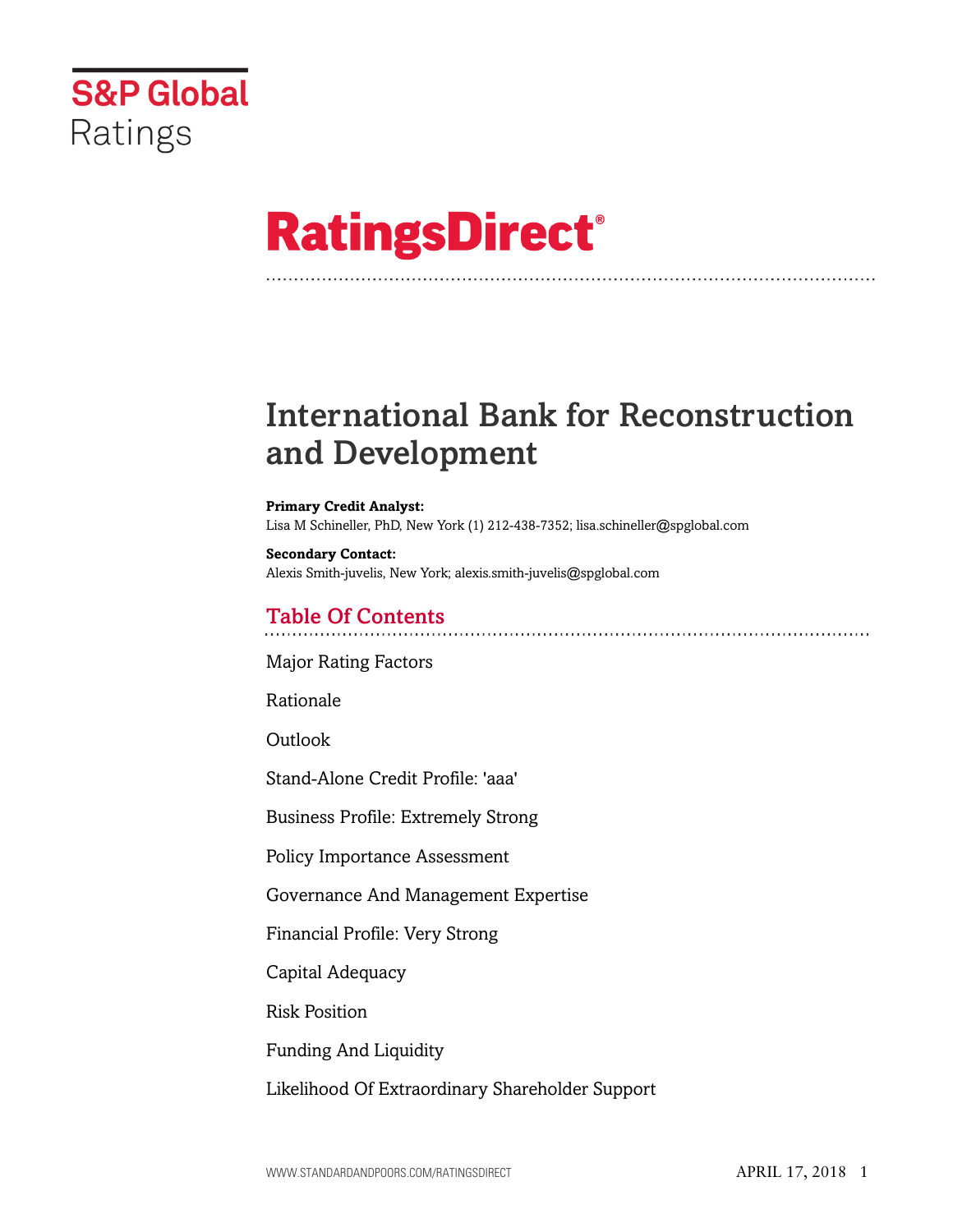## Table Of Contents (cont.)

[Appendix](#page-16-1)

[Related Criteria](#page-19-0)

[Related Research](#page-19-1)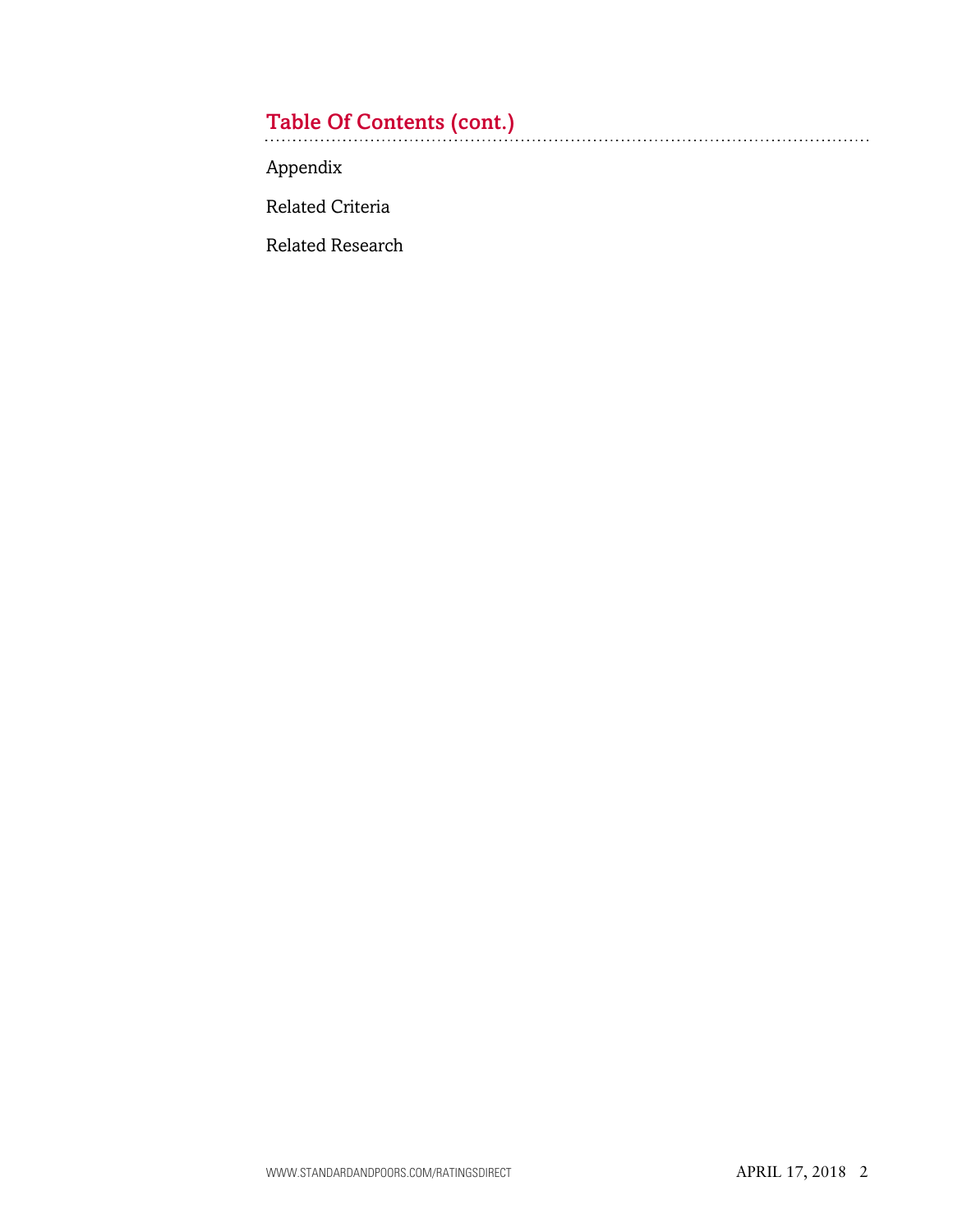## International Bank for Reconstruction and Development

## <span id="page-2-0"></span>Major Rating Factors

#### Strengths:

- A 'aaa' stand-alone credit profile, reflecting our assessment of the bank's extremely strong business profile and very strong financial profile
- Unsurpassed franchise value, supported by 189 member countries, and expected continued treatment as a preferred creditor
- A risk-adjusted capital ratio of 22% after adjustments as of June 2017, buttressed by \$36.9 billion of callable capital from 'AAA' rated member countries
- Prudent financial management and policies

#### Weaknesses:

- Volatile net and comprehensive income, owing partly to asymmetric accounting treatment of derivatives hedges--fiscal 2017 had negative net income, but comprehensive income was positive for the first time in three years given valuation effects on nontrading activities
- Though increasing, lower funding and liquidity ratios compared with some other more narrowly focused multilateral lending institutions

## <span id="page-2-1"></span>Rationale

The 'AAA/A-1+' long- and short-term issuer credit ratings on the International Bank for Reconstruction and Development (IBRD) reflect its extremely strong business profile and very strong financial profile.

Our business profile assessment is based on IBRD's governance, role, and public-policy mandate. IBRD's unrivaled franchise value, countercyclical lending, and the commitment of its shareholders support our expectations that the bank will continue to benefit from preferred creditor treatment (PCT). IBRD is the keystone of the World Bank Group, which includes International Development Association (IDA), International Finance Corp. (IFC), Multilateral Investment Guarantee Agency, and International Centre for Settlement of Investment Disputes. IBRD, which commenced operations in 1946, is the world's oldest and largest multilateral lending institution (MLI). As of June 30, 2017 (fiscal year-end 2017), it had 189 member countries, more than twice that of any other rated MLI, except its affiliates, IDA (173 members) and IFC (184 members).

IBRD had \$406 billion in total assets at fiscal year-end 2017, of which 44% was loans--the bank's main development-related activity--reflecting its global reach. In fiscal 2017, IBRD committed \$22.6 billion of new purpose-related exposures, a decrease of 24% from 2016. The decline reflected a drop in the Development Policy

#### Issuer Credit Rating

*Foreign Currency* AAA/Stable/A-1+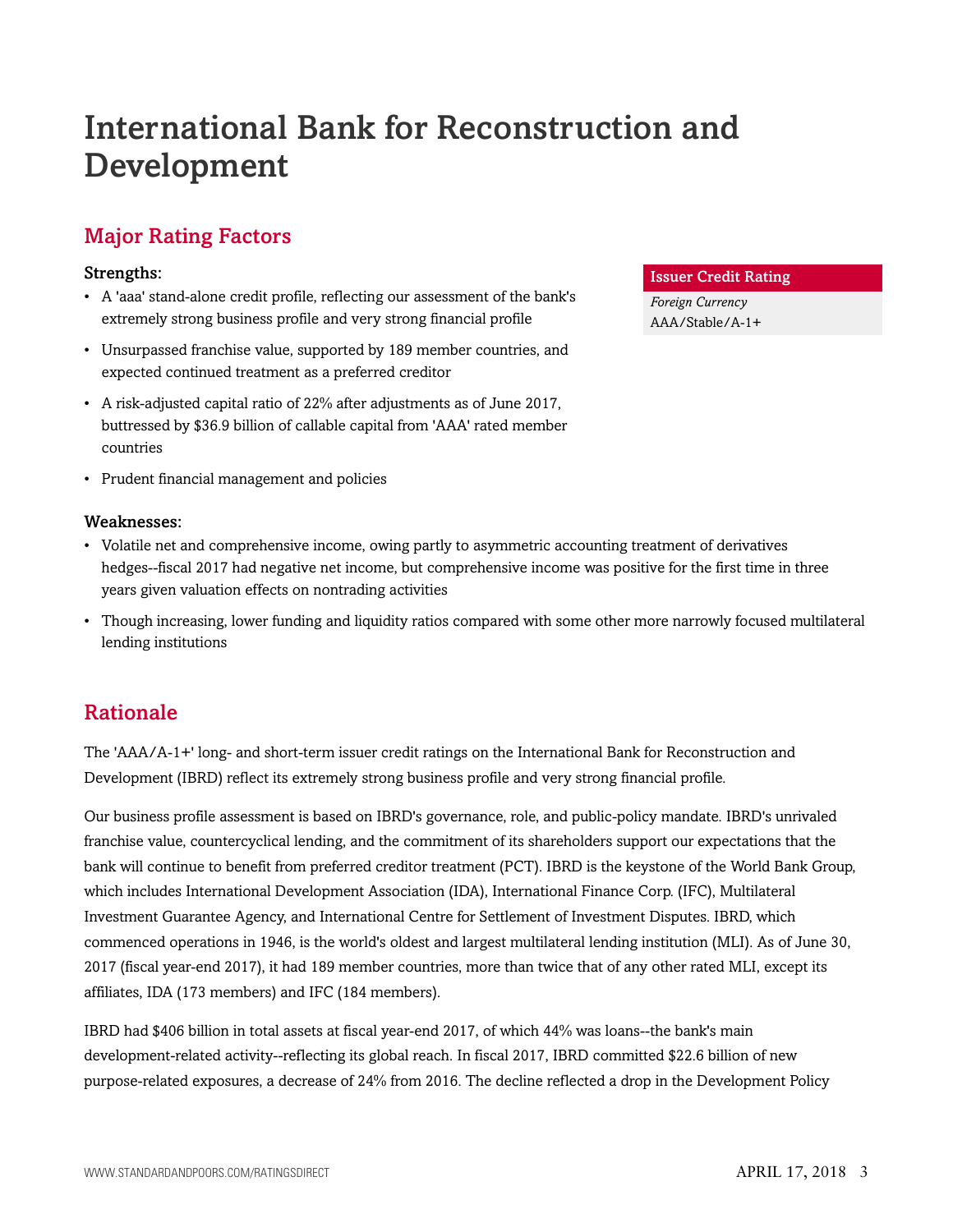Financing and Program for Results operations given two large operations in fiscal 2016 in the Sustainable Development Cluster. The bank's commitments remain below the recent countercyclical peak in 2010 of \$44.2 billion.

IBRD's exposures continue to be diversified globally. The top five exposures are unchanged from the prior fiscal year: Brazil, Indonesia, Mexico, China, and India, and we do not expect any short-term change to the main borrowers. We believe IBRD's track record of PCT remains solid, reflecting its robust franchise value. The bank has only one borrowing country in nonaccrual status as of June 2017--Zimbabwe has been in nonaccrual since October 2000. The bank is still in discussions with the government of Zimbabwe to clear these arrears (currently \$0.4 billion in principal). The country cleared its arrears with the International Monetary Fund in October 2016.

Our assessment of IBRD's financial profile as very strong reflects our calculation of its risk-adjusted capital (RAC) ratio of 22% before adjustments, and 22% after adjustments for concentration risk and PCT, as well as the bank's funding and liquidity. Absent any general capital increases or large valuation effects, we believe the RAC ratio will remain stable. The main adjustment in IBRD's RAC is its single-name exposure to borrowing member countries, partially offset by our expectation for PCT and geographic diversification. In March 2011, IBRD's board of governors approved a 44% increase in both subscribed capital (US\$87 billion) and paid-in capital (\$5.1 billion). At fiscal year-end 2017, \$78.7 billion in additional capital had been subscribed and \$4.6 billion had been paid in, demonstrating robust shareholder support. Discussion of another potential capital increase with shareholders is pending as the prior general capital increase concludes in March 2018. The RAC ratio after diversification does not reflect the criteria correction published on July 11, 2017. We believe the impact of the correction on the ratio is not material to the rating.

Comprehensive income was positive in fiscal 2017--the first time in three consecutive years--totaling \$2.5 billion (6.3% of adjusted common equity). This follows losses of \$2.4 billion and \$0.9 billion in fiscal 2016 and 2015, respectively. This increase was mainly the result of net actuarial gains on benefit plans (due to higher asset returns and an increase in interest rates used to discount the pension liabilities) and a positive currency translation adjustment (due to the appreciation of the euro against the U.S. dollar in fiscal 2017). Given cost-reduction targets and lower transfers to IDA, we expect earnings, excluding market value effects on derivatives and pension plans, to strengthen over the coming years.

During fiscal 2017, IBRD's board of directors approved a formula-based approach for determining IBRD's transfers to IDA, which links transfers to IBRD's allocable income. Coupled with the terms for the 18th replenishment of IDA, IBRD's transfers to IDA will be lower over the next three years (beginning fiscal 2018) than they were in the prior three years. Using the formula approach, the board approved a transfer of \$123 million for fiscal 2017, which will appear in its fiscal 2018 financial results. IDA (AAA/Stable/A-1+) recently acquired authorization to leverage its balance sheet to support its own lending capacity.

The World Bank Group has committed to deliver cost-saving reforms. IBRD's management expects to achieve important cost savings by fiscal year-end 2018 under its budget anchor policy. The bank continues to make progress as net loan spread revenues covered a greater share of net administrative expenses again in fiscal 2017. IBRD's measure of net administrative expenses rose by 2% in fiscal 2017 after declining 1% in fiscal 2016, mainly because of increased pension costs.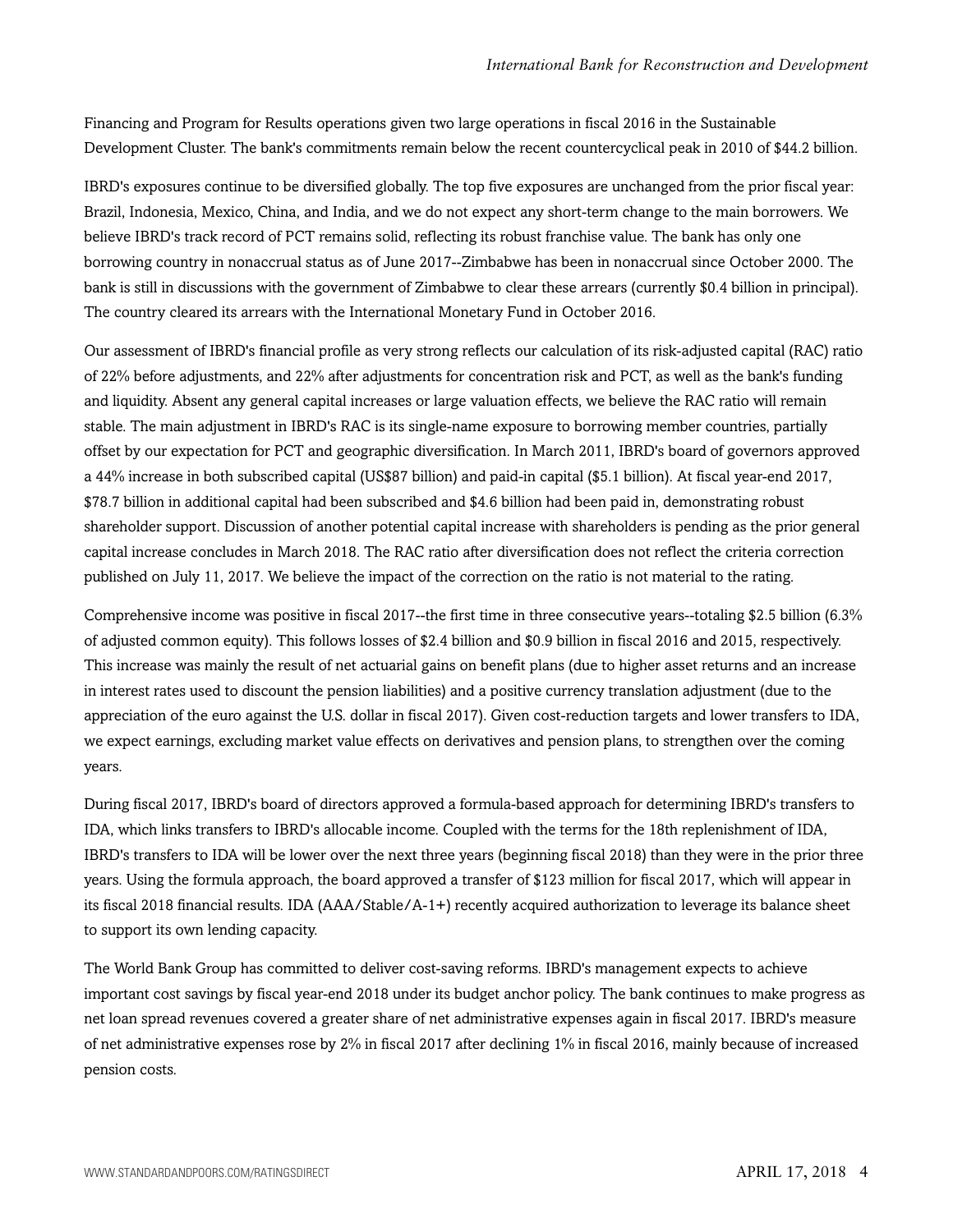Our funding ratios for 2017 indicate that IBRD does not have a funding gap below the one-year horizon: IBRD's assets exceed its liabilities at all horizons up to two years, supporting its robust funding. Furthermore, we view IBRD's funding as broadly diversified by both geographic market and type of investor, given its frequent issuance in many markets and currencies. For example, it made its inaugural Mulan issue, an SDR (special drawing rights)-denominated bond issued in the Chinese local market, in 2016. Investors perceive IBRD as a safe haven and benchmark supplier of green bonds.

IBRD revised its liquidity policy effective June 2017 to cover its projected outflows over the next 12 months, rather than the prior six-month horizon. IBRD's liquid asset portfolio (our definition) increased during the fiscal year to \$73.7 billion as of June 30, 2017, up 34% from fiscal 2016. Our calculation of IBRD's liquidity incorporates stressed market conditions and assumes no market access. Under these conditions, we conclude that IBRD's liquid assets are sufficient to service its obligations through the next year without slowing the pace of planned disbursements. According to our calculations, IBRD's liquidity ratio, assuming scheduled disbursements, was 2.0x at the six-month horizon and 1.3x at the one-year horizon as of June 30, 2017. These ratios have risen since 2016 given the higher levels of liquidity IBRD is holding. However, under this same stress scenario, we estimate IBRD may need to spread out any unforeseen increase in its potential disbursements while meeting other obligations.

Even without accounting for extraordinary shareholder support, we assess IBRD's stand-alone credit profile (SACP) at 'aaa', our highest level. Should IBRD's stand-alone capital adequacy weaken, the issuer credit rating would benefit from uplift. We would expect 'AAA' rated shareholders to answer one or more calls on their subscribed callable capital. Ten 'AAA' rated shareholders subscribed \$36.9 billion of callable capital (18% of total gross debt at fiscal 2017). If IBRD's stand-alone capital ratios were to decline, the effect on its SACP could be counterbalanced by up to two notches, all else being equal. This would reflect the (currently latent) benefit of IBRD's 'AAA' callable capital.

### <span id="page-4-0"></span>**Outlook**

The stable outlook reflects our view that IBRD's business profile, capital levels including callable capital, funding, and liquidity are sufficiently robust that there is a less than one-in-three probability that we would lower our issuer credit rating on IBRD in the next two years.

That said, if IBRD's business profile weakens or the financial profile deteriorates, the ratings would come under pressure. This could happen if management--contrary to our expectations--adopts more aggressive financial policies, if IBRD's derivative activities generate significant losses as a result of mismanagement, or if several members cease treating IBRD as a preferred creditor.

## <span id="page-4-1"></span>Stand-Alone Credit Profile: 'aaa'

Our assessment of IBRD's SACP at 'aaa' combines our opinion that IBRD's business profile is extremely strong and its financial profile is very strong.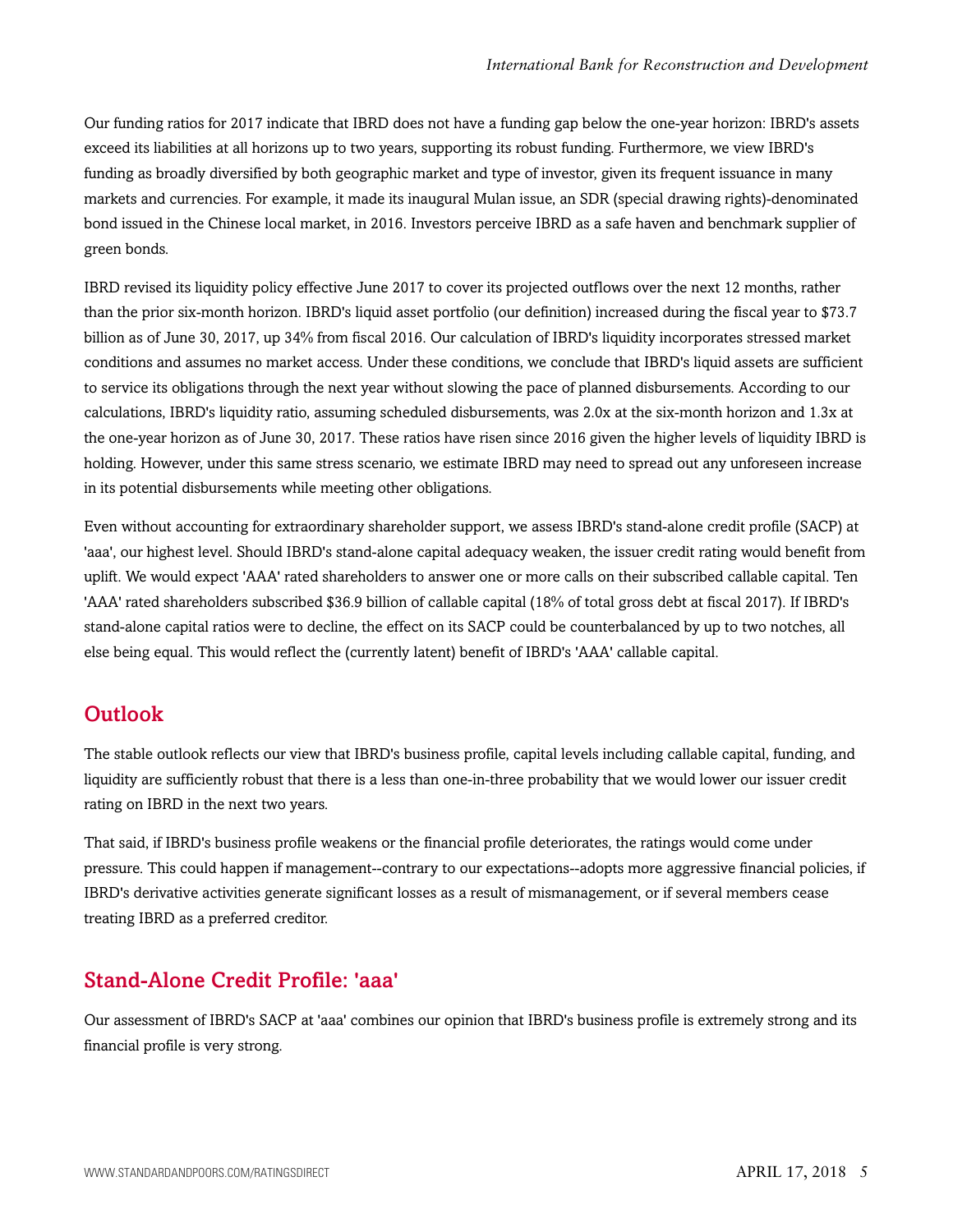| <b>Selected Indicators</b>                                              |                           |                           |                    |                    |                    |
|-------------------------------------------------------------------------|---------------------------|---------------------------|--------------------|--------------------|--------------------|
|                                                                         | Annual<br><b>Jun-2017</b> | Annual<br><b>Jun-2016</b> | Annual<br>Jun-2015 | Annual<br>Jun-2014 | Annual<br>Jun-2013 |
| <b>Balance sheet characteristics</b>                                    |                           |                           |                    |                    |                    |
| Liquid assets/adjusted total assets $(\%)$                              | 18.1                      | 14.8                      | 14.7               | 13.7               | 12.8               |
| Purpose-related assets (gross) / adjusted total<br>assets $(\% )$       | 44.2                      | 45.7                      | 45.7               | 42.9               | 44.2               |
| Net loans/adjusted total assets (%)                                     | 43.7                      | 45.2                      | 45.2               | 42.3               | 43.5               |
| Public-sector (including sovereign-guaranteed)<br>loans/total loans (%) | 100.0                     | 100.0                     | 100.0              | 100.0              | 100.0              |
| <b>Other indicators</b>                                                 |                           |                           |                    |                    |                    |
| RAC ratio after adjustments (%)                                         | 22.0                      | 21.0                      | 24.0               | 25.0               | 29.0               |
| Static funding gap* at 1 year $(x)$                                     | 1.4                       | 1.2                       | 1.1                | 1.0                | 1.0                |
| Gross debt/adjusted common equity (x)                                   | 5.2                       | 4.9                       | 4.2                | 4.1                | 3.6                |
| Short-term debt (by remaining maturity)/gross<br>$\text{debt}$ $(\%)$   | 18.9                      | 19.0                      | 23.2               | 24.0               | 25.1               |
| Net income/average adjusted assets (%)                                  | (0.1)                     | 0.1                       | (0.2)              | (0.3)              | 0.1                |

<span id="page-5-0"></span>\*The static funding gap is maturing assets divided by maturing liabilities. It is cumulative and based on scheduled receipts and payments.

## Business Profile: Extremely Strong

We base our assessment of IBRD's business profile on its policy importance to its shareholders and its governance and management expertise.

## <span id="page-5-1"></span>Policy Importance Assessment

IBRD, which commenced operations in 1946, is the oldest MLI and the largest, by shareholders. At its fiscal year-end 2017 (June 30), it had 189 member countries (from fewer than 50 in 1946), more than twice that of any other MLI, except its affiliates within the World Bank Group, of which IBRD is the keystone. We therefore view IBRD as having an exceptionally well-established policy mandate, with a track record that includes a number of credit cycles and capital subscription increases.

In March 2011, IBRD's board of governors approved an increase in subscribed capital of \$87 billion. The bank expects this to result in an increase in subscribed and paid-in capital of 44%, to be completed in 2018. We view this increase as significant proof of support from the bank's shareholders. As of June 30, 2017, \$78.7 billion in additional capital had been subscribed and \$4.6 billion had been paid-in, of which \$304 million was received during the year. No shareholder has withdrawn from IBRD recently, and none are expected to. IBRD has a track record of generally benefiting from PCT, and we expect this to continue. IBRD's shareholders also exempt it from all taxation.

Another factor supporting IBRD's policy importance is that we view its Articles of Agreement, created at the Bretton Woods Conference in 1944, as equivalent to a treaty.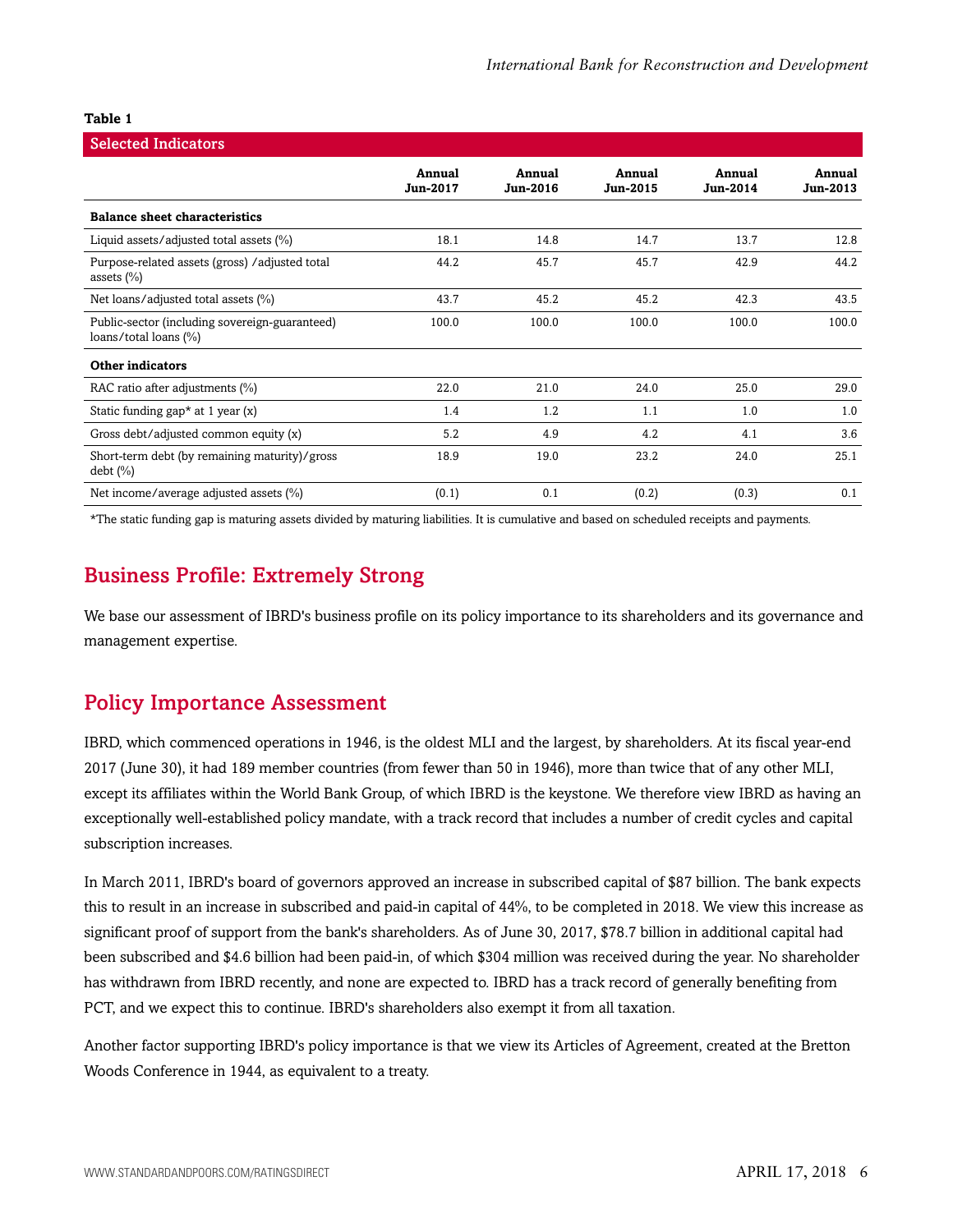Under its articles, IBRD may lend directly, guarantee, or participate in loans to any member country or political subdivision thereof, as well as to any business, industrial, or agricultural enterprise in a member's territories. However, when the member itself is not the borrower, its central bank or similar agency acceptable to IBRD must fully guarantee payment of principal, interest, and other charges on the loan. (Although, IBRD may lend to IFC without a guarantee, and its loans to the Caribbean Development Bank are guaranteed by the governments of the countries that receive the loans.) IBRD's articles call upon the bank to "pay due regard to the prospects that the borrower ... will be in a position to meet its obligations under the loan." They also require that "the Bank shall act prudently in the interests of ... the members as a whole." IBRD does not currently sell its loans.

As of July 1, 2017, there were 189 members. Of the bank's 189 members, 144 were in principle eligible to borrow from IBRD or IDA or both. Of these, 69 were eligible to borrow only from IBRD, 16 from both IBRD and IDA, and 59 from IDA.

In addition, IBRD offers a number of other kinds of development-related services to its members, including:

- Derivatives (including interest rate swaps, caps, collars, and cross-currency swaps);
- Guarantees on loans by private-sector lenders for projects in member countries, with the member's counter-guarantee;
- Grants;
- Investment management and trust fund administration; and
- Consultation, research, and training.

We believe these ancillary services enhance IBRD's policy importance to its members.

#### **Table 2**

| <b>Principal Business Activities</b>                                    |                           |                    |                    |                    |                    |  |  |
|-------------------------------------------------------------------------|---------------------------|--------------------|--------------------|--------------------|--------------------|--|--|
|                                                                         | Annual<br><b>Jun-2017</b> | Annual<br>Jun-2016 | Annual<br>Jun-2015 | Annual<br>Jun-2014 | Annual<br>Jun-2013 |  |  |
| Purpose-related assets (gross)/adjusted total<br>assets $(\% )$         | 44.2                      | 45.7               | 45.7               | 42.9               | 44.2               |  |  |
| Net loans/adjusted total assets (%)                                     | 43.7                      | 45.2               | 45.2               | 42.3               | 43.5               |  |  |
| Public-sector (including sovereign-guaranteed)<br>loans/total loans (%) | 100.0                     | 100.0              | 100.0              | 100.0              | 100.0              |  |  |
| Memo:                                                                   |                           |                    |                    |                    |                    |  |  |
| Total guarantees                                                        | 5,687                     | 5,220              | 1,432              | 1,804              | 1,881              |  |  |
| Total adjusted assets*                                                  | 405.898                   | 371,260            | 343.225            | 358.883            | 325.601            |  |  |

\*Adjustments made to reported shareholders' equity to calculate adjusted common equity (an institution's cash capital) are carried through to total assets.

## <span id="page-6-0"></span>Governance And Management Expertise

IBRD has the most diverse and balanced composition of government shareholders of any MLI. IBRD's largest voteholders at fiscal year-end 2017 were the U.S. (16.32% of voting power), Japan (7.04%), the People's Republic of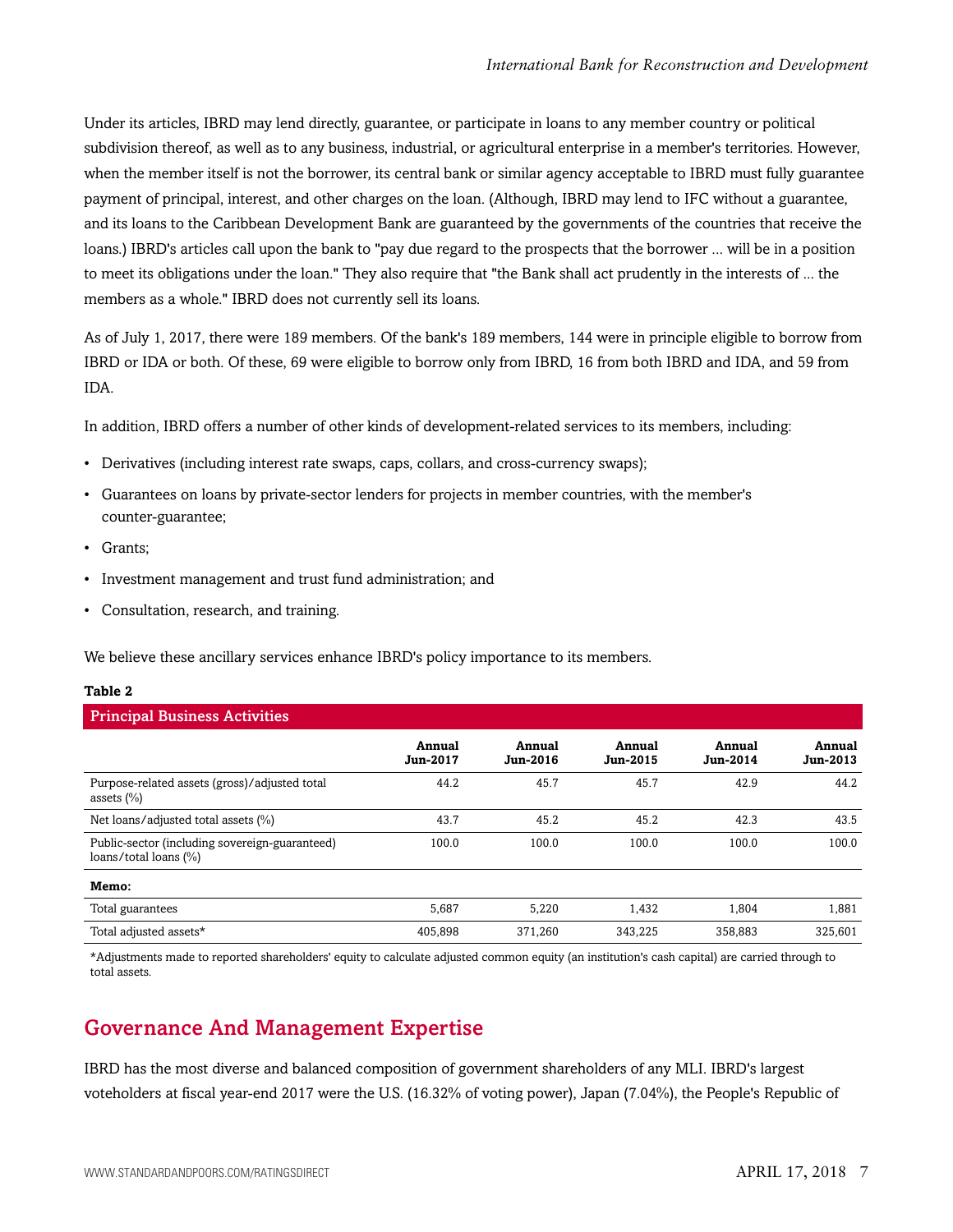China (4.55%), the Federal Republic of Germany (4.12%), the Republic of France (3.86%), the U.K. (3.86%), the Republic of India (2.99%), the Kingdom of Saudi Arabia (2.85%), the Russian Federation (2.85%), the Republic of Italy (2.71%), and Canada (2.5%).

Member countries not eligible to borrow from IBRD or IDA at fiscal year-end 2017 held more than 66.70% of total voting power.

Another factor supporting our assessment of governance and management is that there's no private-sector shareholding. Senior staff also possess considerable aggregate expertise and experience and are large enough in number that key-person risk is minimal.

Under IBRD's Articles of Agreement, all its powers are vested in its board of governors, to which each member country may appoint a governor and an alternate and which must meet at least annually. With some specific exceptions, decisions are delegated to the 25 executive directors, one of whom is appointed by each of the six largest shareholders and the others elected by the remaining members. However, two of the elected directors--those for Russia and Saudi Arabia--currently represent single-country constituencies. Except as the articles expressly provide, matters before the boards of governors and directors are decided by majority vote. IBRD's chief executive is its president, Jim Yong Kim, who assumed office on July 1, 2012, and was reappointed in September 2016 for a second five-year term commencing on July 1, 2017. The total of salaried staff is more than 12,000, including IDA, about two-thirds of whom are based at its main offices in Washington, D.C. and the rest in more than 100 country offices.

IBRD has superior financial and risk-management policies, including what we assess as generally careful management of risks emanating from IBRD's considerable financial derivatives operations, and conservative investment of liquid assets.

To enhance lending capacity and improve margins, IBRD's executive directors approved new measures in 2014 within a new financial stability framework. This entails an increase in the single borrower limit (SBL) and an extension of the maximum and average maturities for IBRD loans. To support the cost of these changes, the bank implemented an annual 50-basis-point surcharge on loan exposure exceeding the previous SBL, as well as an increase of its maturity premium charges. In addition, IBRD reintroduced an annual 25-basis-point commitment fee on undisbursed balances on its loans. The bank also reduced the minimum equity-to-loan ratio to 20% from 23% to broaden the amount of lending possibly funded by shareholders' equity.

The World Bank's management aims to achieve a gross cost saving of \$400 million for the World Bank Group by fiscal year-end 2018, net of reinvestments and growth in business. To that end, in 2015 the IBRD adopted a "budget anchor" to streamline costs with the goal of having its administrative expenses met by its loan spread revenue.

As part of the "Voice reforms" aimed at enhancing the voice and participation of developing and transitional countries (DTCs) in IBRD, shareholders agreed to two selective capital increases (SCI), one of which was for allocating fully callable shares to certain DTCs. As a result of these capital increases, the voting power of DTCs increased to 45.9% as of June 30, 2017, from 42.6% as of June 30, 2008.

In June 2017, the board approved a new liquidity policy. It targets liquidity of 12-months coverage of its projected net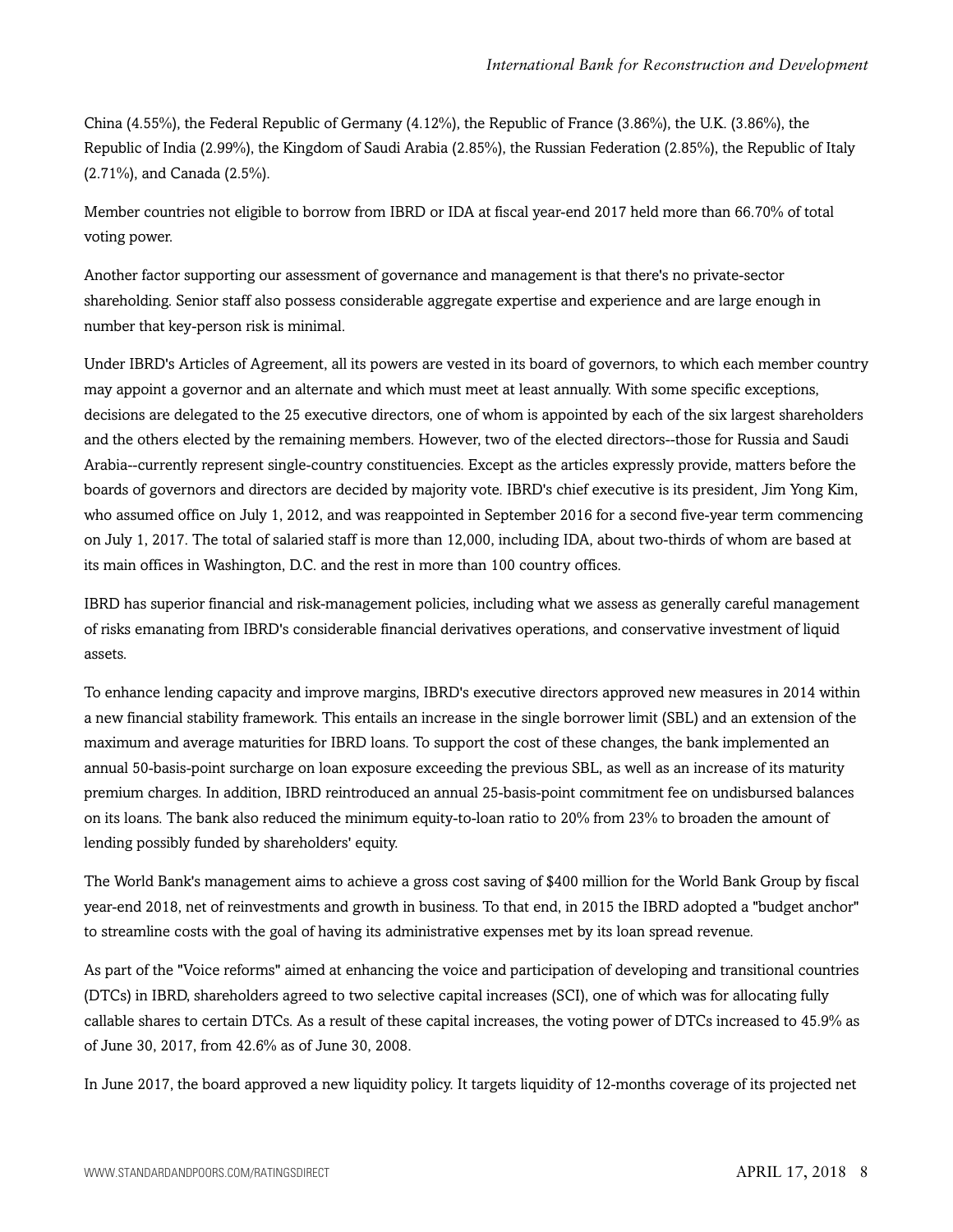loan disbursements and projected debt service, as calculated at the start of every fiscal year. The bank's target liquidity level for fiscal 2018 is \$52 billion. According to IBRD's calculations, its liquid asset portfolio was \$70.1 billion, or 135% of the target liquidity level in effect for fiscal 2018.

In addition, eligibility criteria for securities in IBRD's liquid asset portfolio include:

- Ratings of 'A-' or higher for time deposits, bankers' acceptances, and other obligations issued or unconditionally guaranteed by banks or other financial institutions;
- Ratings of 'AA-' or higher for debt issued by sovereigns, government agencies, or MLIs, unless, in the case of sovereign debt only, such debt is denominated in the national currency of the issuer, in which case no rating is required; and
- 'AAA' ratings for corporate or asset-backed securities.

In addition, risk on IBRD's considerable swap book is controlled via volume limits by counterparty and mark-to-market collateral arrangements.

Although IBRD's chief risk officer (CRO) reports to IBRD's chief financial officer (CFO) (implying less independence for the risk-management function than if the CRO and CFO were at equivalent levels), we believe risk-management considerations receive as much senior management attention as do questions of funding cost and other measures of financial performance, given both IBRD's nonprofit mandate and its prudent track record.

IBRD redistributes its earnings to the benefit of other World Bank Group members (such as IDA) and other causes (such as the Trust Fund for Gaza and West Bank). Since fiscal 2001, board of governors-approved transfers have not been less than \$402 million annually. In fiscal 2016, these transfers amounted to \$705 million, despite the institution's comprehensive loss of \$2.4 billion, while in fiscal 2017, they were \$497 million. In determining the size of its transfers, IBRD employs its own definition of net allocable income. This measure differs from the accounting definition of comprehensive income in its financial results; S&P Global Ratings uses reported comprehensive to calculate adjusted common equity (ACE)--not allocable income. That said, we expect transfers to decline over the coming years on lower transfers to IDA. During fiscal year 2017, the board approved a formula-based approach for determining IBRD's transfers to IDA that links transfers to IBRD's allocable income level for that given year. The board recommended and approved a total transfer to IDA of \$123 million for fiscal 2017. We expect transfers to be around \$500 million during the 18th IDA replenishment--namely from fiscal 2018-2020--down from \$2 billion in the prior IDA replenishment. In addition, IDA recently acquired capacity to leverage its own balance sheet to support its lending capacity.

In addition, IBRD deploys some of its members' local currency paid-in capital by lending it to the IFC under the Local Currency Loan Facility Agreement. IFC, in turn, lends these funds to private-sector clients located in IBRD member countries. As of June 30, 2017, IFC had repaid its loan under this facility (\$9 million in 2016), which is capped at \$300 million. Furthermore, the bank approved additional lending to IFC on July 5, 2012, up to \$197 million. As of June 30, 2017, IBRD had \$196 million of loans outstanding to IFC; this loan was repaid by Sept. 30, 2017.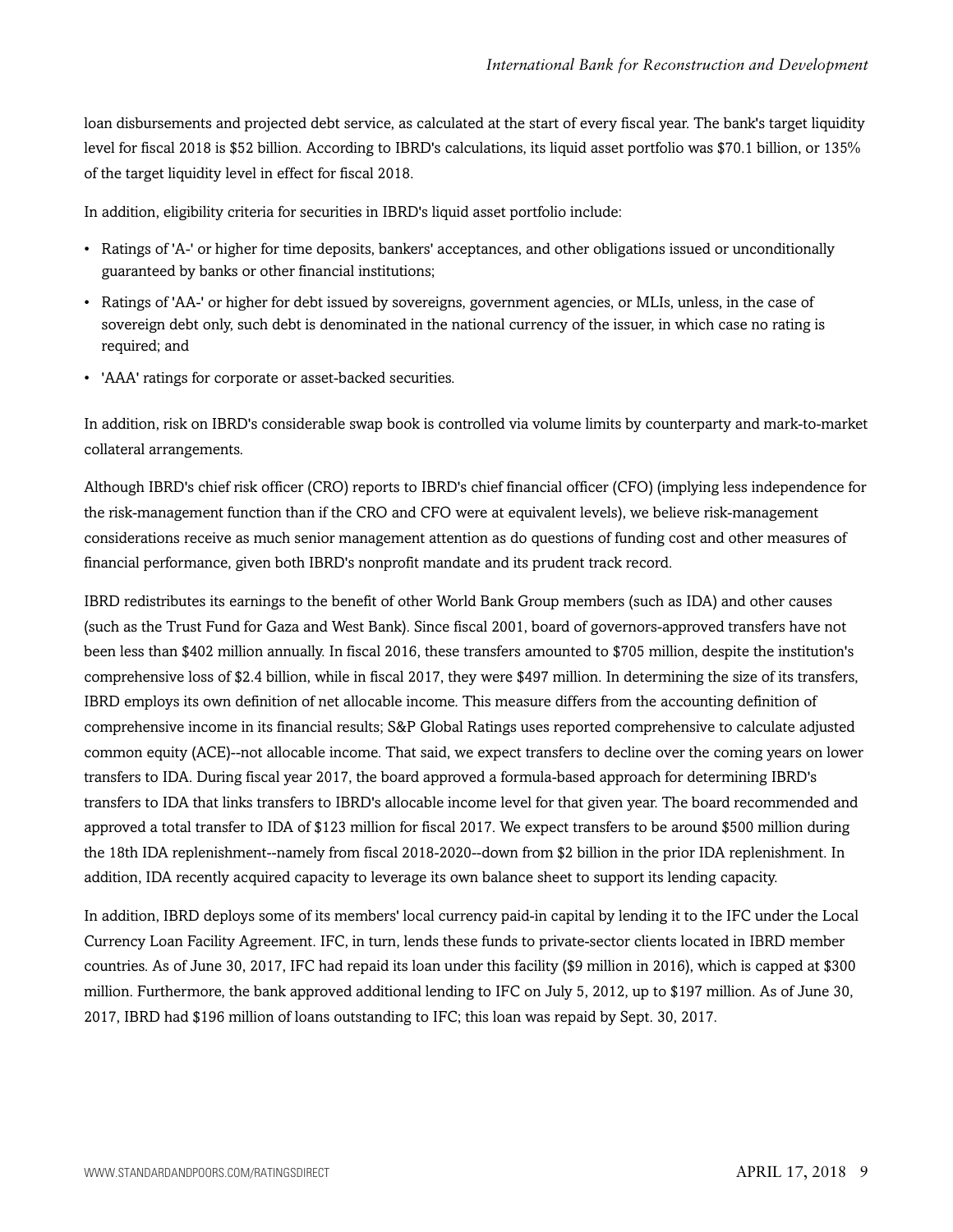## <span id="page-9-0"></span>Financial Profile: Very Strong

Our opinion of IBRD's financial profile is based on its capital adequacy, funding, and liquidity. IBRD prepares its financial statements according to U.S. generally accepted accounting principles.

## <span id="page-9-1"></span>Capital Adequacy

As of fiscal year-end 2017, our RAC ratio for IBRD was 22% before adjustments--a very high ratio for a commercial bank. The ratio was also 22% after adjustments, mainly because the single-name concentration of the portfolio was offset by PCT and geographical diversification. The ratios were up compared with the end of the 2016 fiscal year, the first year of improvement following five consecutive years of decline. The improvement was primarily the result of an increase in capital due to a significant increase in comprehensive income (reversing a previous comprehensive loss in fiscal year 2016).

New loan commitments decreased by 24% in 2017, to \$22.6 billion, compared with the previous financial year, which somewhat exceeds the precrisis years but is still 51% of the \$44.2 billion peak in 2010. Disbursements decreased a bit less, by 21% to \$17.9 billion.

As of June 30, 2017, IBRD's outstanding loans and callable guarantees totaled \$179.4 billion, 60.5% of the statutory lending limit.

| 2017                           |                 |                                   |                                                        |  |  |
|--------------------------------|-----------------|-----------------------------------|--------------------------------------------------------|--|--|
| (Mil. US\$)                    | <b>Exposure</b> | <b>S&amp;P Global Ratings RWA</b> | <b>Average S&amp;P Global Ratings</b><br><b>RW</b> (%) |  |  |
| <b>Credit risk</b>             |                 |                                   |                                                        |  |  |
| Government and central banks   | 258,035         | 153,388                           | 59                                                     |  |  |
| Institutions                   | 36,118          | 7,119                             | 20                                                     |  |  |
| Corporate                      | 19              | 16                                | 86                                                     |  |  |
| Retail                         | $\mathbf 0$     | $\mathbf{0}$                      | $\mathbf{0}$                                           |  |  |
| Securitization                 | 4,394           | 857                               | 20                                                     |  |  |
| Other assets                   | 2,656           | 4,904                             | 185                                                    |  |  |
| Total credit risk              | 301,221         | 166,285                           | 55                                                     |  |  |
| <b>Market risk</b>             |                 |                                   |                                                        |  |  |
| Equity in the banking book     | 1,033           | 7,004                             | 678                                                    |  |  |
| Trading book market risk       | --              | 0                                 |                                                        |  |  |
| Total market risk              | $\sim$          | 7,004                             |                                                        |  |  |
| Insurance risk                 | $\sim$          | $\pmb{0}$                         |                                                        |  |  |
| Operational risk               | $\sim$          | 4,603                             | --                                                     |  |  |
| RWA before MLI diversification | $-$             | 177,892                           | 100                                                    |  |  |
|                                |                 |                                   |                                                        |  |  |

#### **Table 3**

## International Bank for Reconstruction and Development RACF [Risk-Adjusted Capital Framework] Data: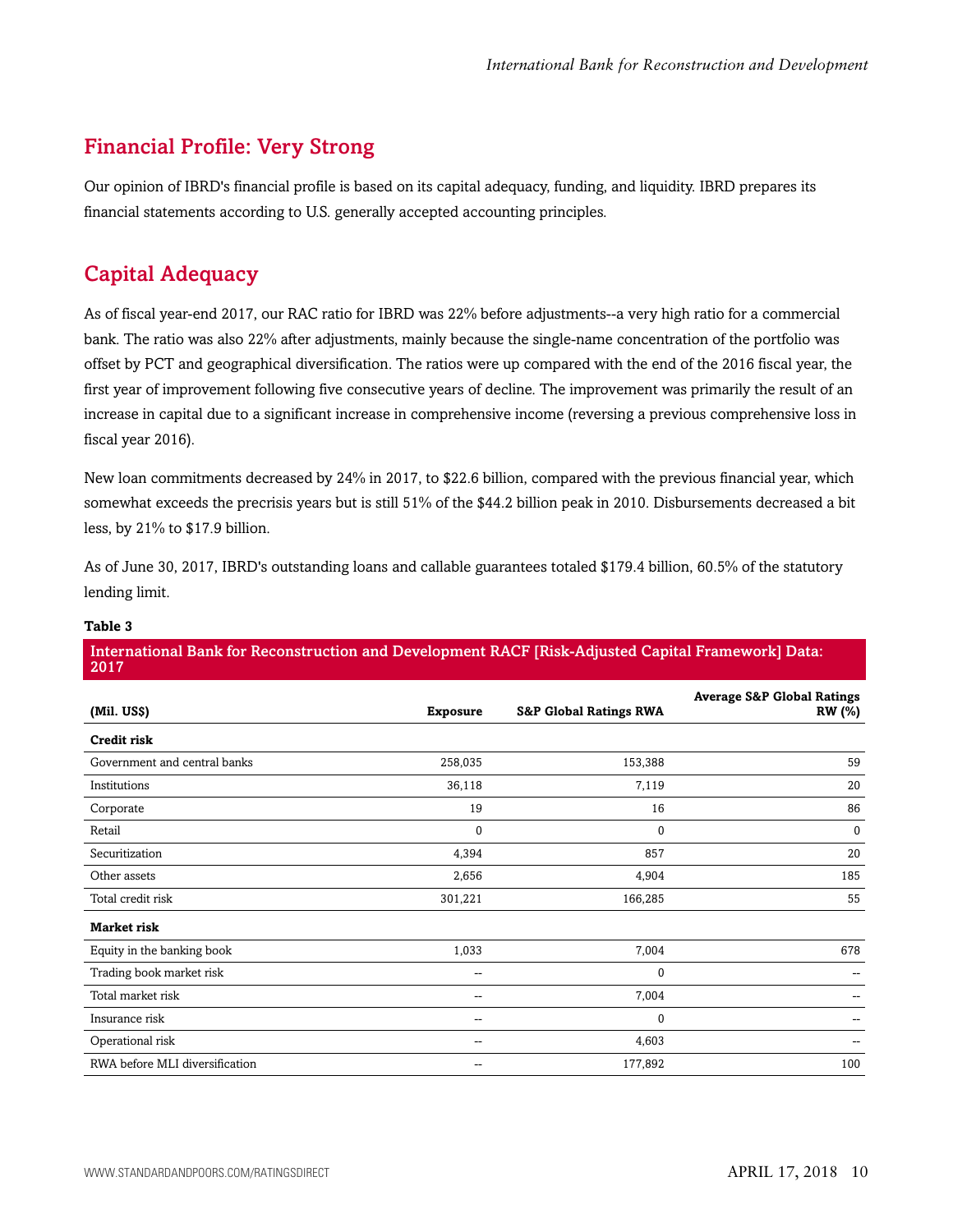#### International Bank for Reconstruction and Development RACF [Risk-Adjusted Capital Framework] Data: 2017 (cont.)

| <b>MLI</b> adjustments                  |       |           |                                         |
|-----------------------------------------|-------|-----------|-----------------------------------------|
| Industry and geographic diversification | --    | (22, 587) | (13)                                    |
| Preferred creditor treatment            | $- -$ | (57, 431) | (32)                                    |
| Single-name concentration               | --    | 86,189    | 48                                      |
| High risk exposure cap                  | --    | (2,309)   | (1)                                     |
| Total MLI adjustments                   | --    | 3,862     |                                         |
| RWA after MLI diversification           |       | 181,754   | 102                                     |
|                                         |       |           | <b>S&amp;P Global Ratings RAC ratio</b> |

|                                  | <b>Adjusted common equity</b> | <b>SAL ARRIVAL RAILINGS RAL TALIO</b><br>(%) |
|----------------------------------|-------------------------------|----------------------------------------------|
| Capital ratio before adjustments | 39.798                        | 22.0                                         |
| Capital ratio after adjustments  |                               | 22.0                                         |

Note: The RAC ratio after diversification does not reflect the criteria correction published on July 11, 2017. We believe the impact of the correction on the ratio is not material to the rating. MLI--Multilateral lending institutions. RW--Risk weight. RWA--Risk-weighted assets.

#### Loan pricing

IBRD generally does not vary its loan pricing among its borrowing member countries, though special development policy loans carry higher pricing than standard loans. Standard loan pricing involves a contractual spread of 50 basis points (bps), a front-end fee of 25 bps, and a charge to cover IBRD's funding cost.

Within the new financial stability framework introduced in fiscal 2014, the bank restored a 25-basis-point commitment fee per year. In addition, it implemented a surcharge of 50 bps on loan exposures exceeding the previous SBL (\$16.5 billion for China, Indonesia, Brazil, and Mexico and \$17.5 billion for India) to support the increase in the SBL.

The bank also increased its maturity premium charge. The new structure includes six maturity buckets, with the premium increasing in 10-basis-point increments for loans with average maturities greater than eight years. Each bucket is two years from eight to 12 years, and it's three years beyond that. The maximum maturity premium charge is therefore 50 bps for loans with average maturity over 18 years to a maximum limit of 20 years.

Where applicable, the pricing also includes a market risk premium and a basis swap adjustment for some currencies. A late service charge of 50 bps per year applies to payments received 30 days or more after the due date.

Pricing on special development policy loans involves a minimum fixed spread over six-month LIBOR of 200 bps, a front-end fee of 100 bps, a three-to-five-year grace period, and a final maturity of five to 10 years.

#### Loan maturities

Following the implementation of the new financial sustainability framework, IBRD has extended the maximum maturity for its loans and guarantees to 35 years and the maximum average maturity to 20 years. IBRD's historical focus has been on medium- and long-term lending, with maturities for standard loans typically 15 years to as long as 30 years (with grace periods of three to eight years for repayment of principal). The loan portfolio's weighted average maturity was 9.46 years at fiscal year-end 2017, little changed from 9.5 years at fiscal year-end 2016 and up from 8.05 years in 2010.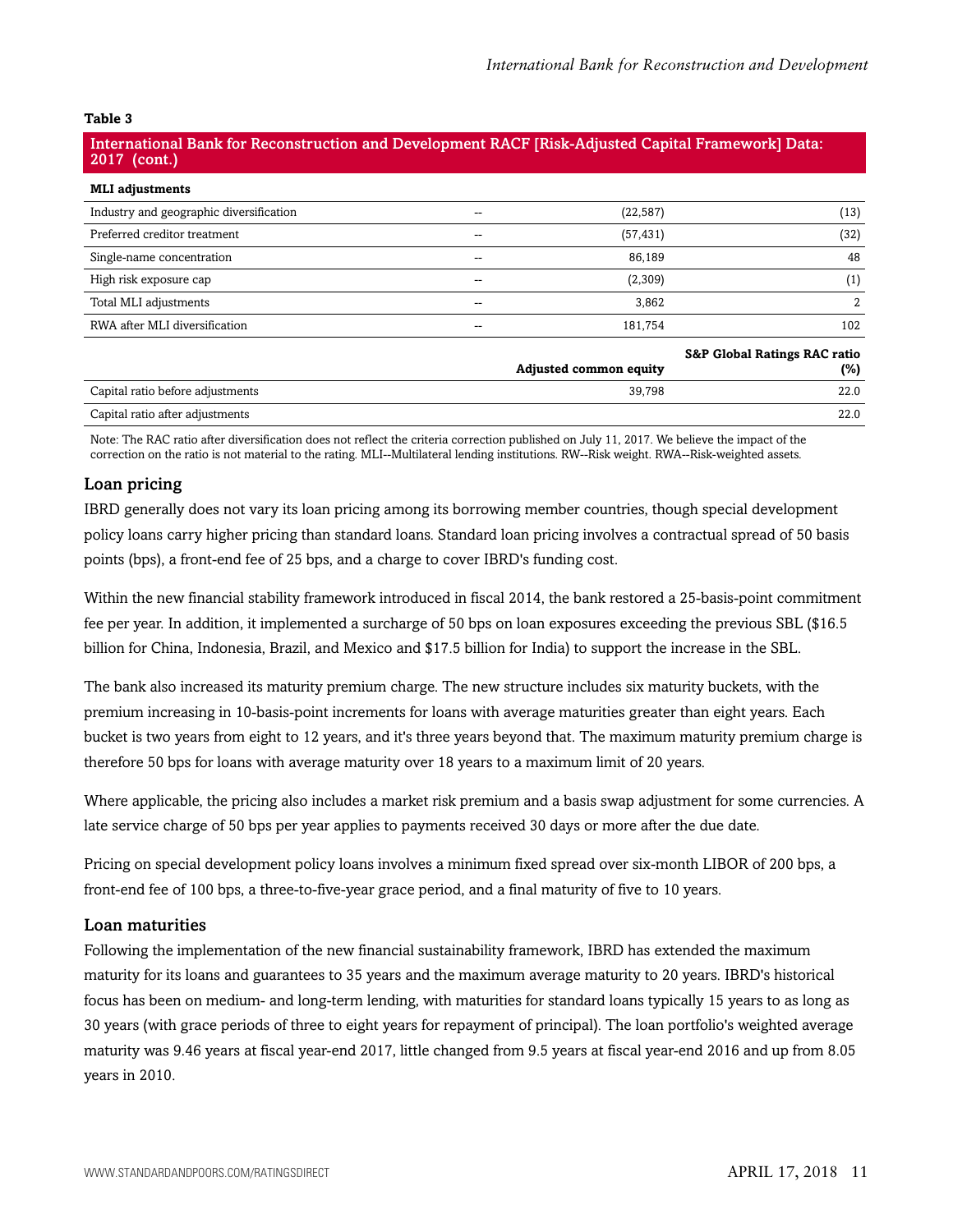#### Guarantees

IBRD's articles permit it to issue guarantees, although it has made only limited use of this. Guarantees totaled \$5.7 billion, or 3.2% of loans, as of June 30, 2017--near their highest levels since 2000.

IBRD provides guarantees of \$175 million to the GAVI Alliance (which is administering the Advance Market Commitment for Vaccines against Pneumococcal Diseases [AMC]) whereby the bank will cover any delay in expected funding pledged by donors to the AMC. More generally, countries eligible to borrow from the bank are also eligible for its guarantee program. The same country creditworthiness and project evaluation criteria apply, and each guarantee requires the member country government's counter-guarantee. In exceptional cases, the bank may also offer loans and guarantees for loans for foreign-exchange-generating projects in countries ordinarily eligible to borrow only from IDA.

During fiscal 2014, IBRD and the Multilateral Investment Guarantee Agency agreed to exchange \$120 million of notional exposures on their respective balance sheets. The two institutions provided a guarantee on the other's loan principal and interest exposure.

In fiscal 2016, IBRD entered into two Exposure Exchange Agreements (EEA) with AFDB and IADB. In practice, those three MLIs are providing off-balance-sheet credit guarantees to partially cover the sovereign exposure originated by another MLI. The aim of the EEA is to mitigate loan concentration on their respective balance sheets. The total amount of exposure exchanged among the three institutions on Dec. 15, 2015, was \$6.5 billion, of which \$3.7 billion was for IBRD (1% of total assets as of fiscal year-end 2016).

#### Leverage

Under its articles (as applied), IBRD's total direct loans outstanding net of loan-loss provisions, callable guarantees, and loan participations (of which the bank has none) are limited to 100% of its subscribed capital, reserves, and surplus (the statutory lending limit). This ratio was 60.5% at fiscal year-end 2017, similar to the ratios of 58% and 56% in fiscal 2016 and 2015, respectively. IBRD could thus almost double its net loans and guarantees outstanding and remain within the limit its articles established.

For management purposes, IBRD closely monitors its equity-to-loans ratio, which it calculates on a reported basis rather than fair value, and whose minimum level has been revised to 20% from 23%. This reduction enables the bank to make broader use of shareholders' equity to fund a larger volume of loans. This ratio increased slightly to 22.8% in fiscal 2017 from 22.7% and 25.1% at fiscal year-end 2016 and 2015, respectively. We expect the equity-to-loans ratio to gradually stabilize over the next few years.

Disbursements decreased by 21% to \$17.9 billion during fiscal 2017. Net loan disbursements were \$8.7 billion in fiscal year 2017, a 34% decrease from the previous year. Currency translation gains of \$1.1 billion were supported by a 2% appreciation of the euro against the U.S. dollar, compared with the 1% depreciation of the euro during the same period last year.

#### Treasury activities

IBRD's investment portfolio is composed of a liquid asset portfolio, AMC holdings, and a postemployment benefit plan. In fiscal 2012, the board approved a postretirement contribution reserve fund to stabilize the bank's contributions to the pension plans. During fiscal year 2014, the available-for-sale securities portfolio was liquidated.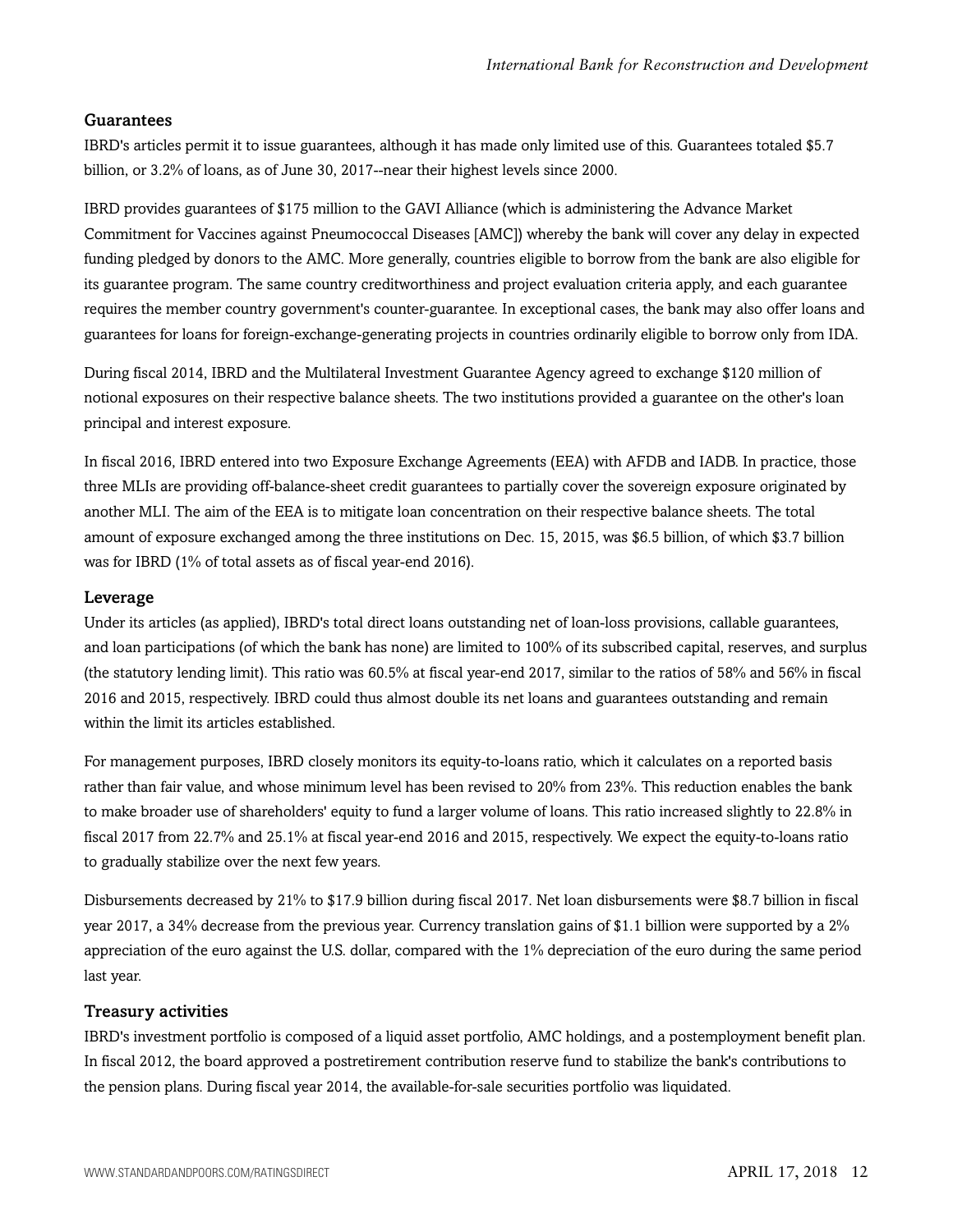*Credit risk.* IBRD's treasury-related credit exposure consists of holdings of securities (99.97%) and net swap exposures (0.03%). The bank holds securities that are high-quality debt instruments issued by government agencies, banks, and corporate entities (57% of the total as of June 30, 2017), as well as sovereign governments (43%). Of these securities, 27% were rated 'AAA', 38% are 'AA', and 35% are 'A'. Exposure to sovereign counterparties in the 'A' category have increased relative to prior years given management's decision to increase the diversification of the investment portfolio by broadening investment assets. Of the net swap exposure, none was to the 'AAA' or 'AA' rated counterparties, 85% to 'A' rated ones, 12% to 'BBB' rated ones, and 4% to 'BB' rated or lower. To contain counterparty credit risk further, the bank uses legally enforceable close-out netting agreements and obtains collateral.

#### IBRD had \$4.4 billion in asset-backed securities at fiscal year-end 2017.

IBRD purchased a \$190 million security issued by the Austrian bank Hypo Alpe-Adria, fully guaranteed by the state of Carinthia in fiscal 2007. During fiscal 2014, declines in the security's market value followed the bank's nationalization and as the Austrian national parliament waived the state's guarantee and cancelled the underlying debt securities. In July 2015, Austria's constitutional court overturned the cancellation of the guarantee. While the court decision removed the legal impediment to recovery, the price of the security continued to reflect concerns about the underlying asset value. During this period, IBRD accepted a tender offer to exchange the original security for a new zero coupon bond maturing over 18 years. The security had a carrying value of \$44 million as of fiscal year-end 2016. In October 2016 (during fiscal 2017), the bank sold this security on the market for a gain of \$35 million, in the current 2017 fiscal year.

*Interest-rate risk.* Interest-rate risk arises in two main ways:

- From the interest-rate sensitivity of the income from the portion of interest-earning assets that equity funds (lower interest rates translate into lower contributions to income); and
- From the interest-rate sensitivity of the net spread between IBRD's interest-earning assets and the cost of the borrowings that fund those assets. That most of the bank's loans are cost-pass-through has historically mitigated the net spread's interest-rate sensitivity. IBRD mitigates the interest-rate risk on noncost-pass-through loans by using interest-rate swaps to closely align the rate sensitivity of these loans with that of their funding.

Interest-rate risk also arises from a variety of other factors, such as differences in timing between the contractual maturity or repricing of IBRD's assets, liabilities, and derivative financial instruments. To mitigate its exposure to mismatches in LIBOR reset dates between assets and liabilities, the bank occasionally executes overlay interest-rate swaps.

*Exchange-rate risk.* To minimize exchange-rate risk, IBRD uses swaps to match the currency of its borrowing obligations to the currency of its assets. The bank also seeks to minimize the exchange-rate sensitivity of the equity-to-loans ratio by periodically aligning the currency composition of its equity to that of its loans outstanding.

#### Earnings

In fiscal year 2017, the bank posted a net loss of \$237 million, compared with a gain of \$495 million and loss of \$786 million in fiscal 2016 and 2015, respectively. Among other items, this reflected unrealized mark-to-market net losses on the nontrading portfolios of \$413 million in 2017, in contrast with fair value net gains of \$698 million and \$57 million in fiscal 2016 and fiscal 2015, respectively, on nontrading portfolios.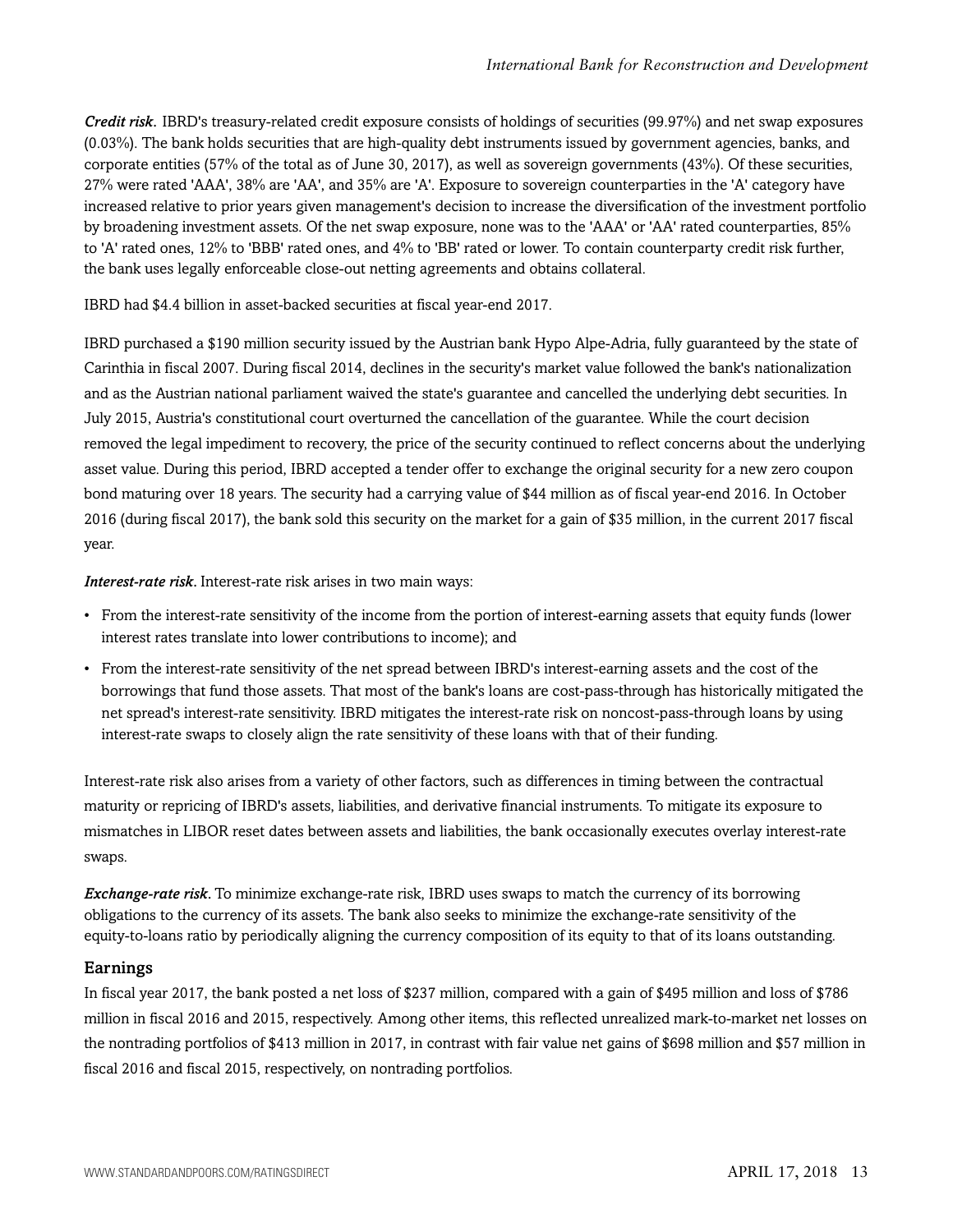| <b>Adjusted Common Equity (ACE)</b>                                         |                    |                    |                    |                    |                    |
|-----------------------------------------------------------------------------|--------------------|--------------------|--------------------|--------------------|--------------------|
|                                                                             | Annual<br>Jun-2017 | Annual<br>Jun-2016 | Annual<br>Jun-2015 | Annual<br>Jun-2014 | Annual<br>Jun-2013 |
| Shareholders' equity (reported)                                             | 39,798             | 37,063             | 38,637             | 38,985             | 39,523             |
| Less $(-)$ :                                                                |                    |                    |                    |                    |                    |
| Capital payments committed<br>(subscribed) but not yet due                  | N/A                | N/A                | N/A                | N/A                | N/A                |
| Capital payments due but not yet<br>received                                | N/A                | N/A                | N/A                | N/A                | N/A                |
| Promissory notes receivable*                                                | N/A                | N/A                | N/A                | N/A                | N/A                |
| Maintenance of value receivables on<br>currency holdings§                   | N/A                | N/A                | N/A                | N/A                | N/A                |
| Capital subscriptions in restricted<br>currencies                           | N/A                | N/A                | N/A                | N/A                | N/A                |
| Unrecognized employee pension or<br>other post-retirement benefit liability | N/A                | N/A                | N/A                | N/A                | N/A                |
| Other adjustments to deduct noncash<br>equity items                         | N/A                | N/A                | N/A                | N/A                | N/A                |
| Total adjustments to shareholders'<br>equity                                | N/A                | N/A                | N/A                | N/A                | N/A                |
| <b>ACE</b>                                                                  | 39,798             | 37,063             | 38,637             | 38,985             | 39,523             |

\*Promissory notes are notes from shareholders, which a multilateral financial institution may have accepted from shareholders in lieu of cash capital and which are carried on the balance sheet as shareholders' equity. Promissory notes exclude callable capital, which most institutions do not count as balance sheet capital. §Currency fluctuations between an institution's operating currency and capital valued in restricted currency generate maintenance of value (MOV) assets and liabilities for some multilateral financial institutions. S&P Global Ratings deducts MOV assets from shareholders' equity. N/A--Not available. N.M.--Not meaningful.

## <span id="page-13-0"></span>Risk Position

The MLI-adjusted RAC is based on our calculation of the RAC after adjustments (to our risk weights) for the amount of diversification and (expected) PCT. As of fiscal year-end 2017, our MLI-adjusted RAC ratio for IBRD was 22%, with our assumption that IBRD's generally strong track record of receiving PCT will continue and that any losses, in the event of a borrower's default, will be minimal.

If IBRD's borrowers were to abandon PCT entirely, our MLI-adjusted RAC ratio for IBRD would decline noticeably. Our RAC ratio also takes into account our view that IBRD manages its exposures carefully, even compared with the MLI sector.

The adjusted RAC ratio rose marginally relative to fiscal year-end 2015 and 2016 because of an increase in comprehensive income that increased ACE and growth in the bank's loan portfolio, or, its exposure at default (EAD).

#### Exposure concentrations

Although IBRD had loans outstanding to 77 countries at fiscal year-end 2017, the amounts of these loans vary widely. IBRD's board limits total credit exposure for any single country. Currently, the maximum exposure for a single borrowing country is the lower of 10% of the bank's statutory lending limit (the equitable access limit) or an SBL. The SBL is \$19 billion for China, Indonesia, Brazil, and Mexico, and \$20 billion for India. Indonesia was closest to its SBL at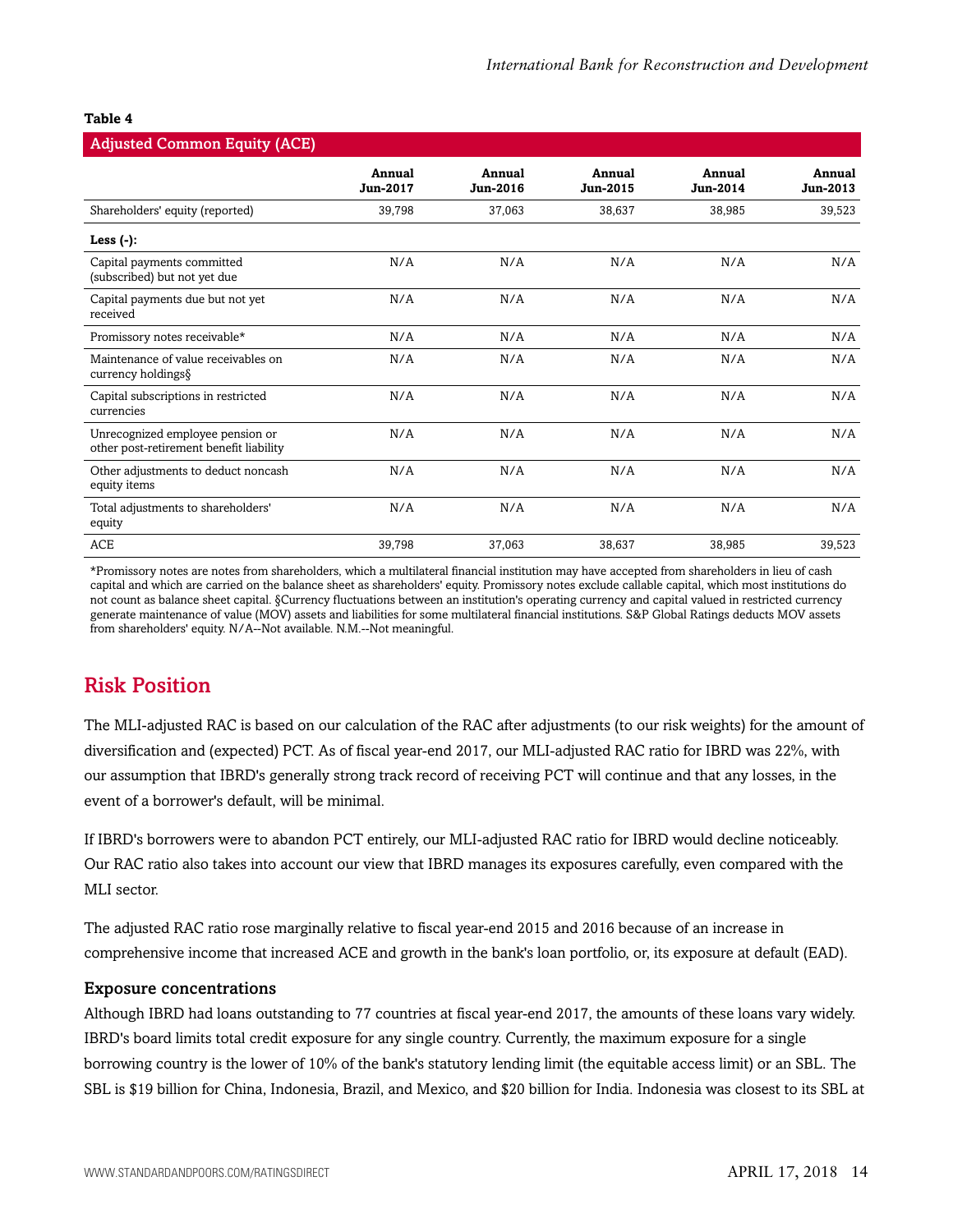fiscal year-end 2017. However, its loans outstanding of \$16.4 billion were still over \$3.5 billion below the SBL.

IBRD's loans have historically performed much better than those of commercial lenders. In its 69 years of operation, the bank has never written off a loan in the strictest sense, although it has experienced late payments, resulting in economic losses for the bank even without write-offs. In our view, this largely reflects the PCT that borrowing member countries have usually accorded the bank, generally remaining current on their loans and, on those occasions when they have gone into arrears, eventually repaying principal and interest in full.

We believe the strong performance of IBRD's loan portfolio also reflects four other factors. First, the poorest and least-creditworthy members are not permitted to borrow from IBRD--they can only borrow from IDA. In addition, the Heavily Indebted Poor Countries Initiative (to which IBRD, IBRD shareholders, and other MLIs made financial contributions) effectively cancelled the debt of certain countries with significant debt and very limited ability to pay. Lastly, under very special and extreme circumstances, the bank has overridden its normal policy and rescheduled loans for three members (Bangladesh in 1975, Bosnia and Herzegovina 1996, and Serbia and Montenegro in 2002). The criteria approved in connection with the rescheduling of Bosnia and Herzegovina's loans (which also formed the basis for Serbia and Montenegro's rescheduling and would also have qualified Bangladesh's rescheduling) limit eligibility for reschedulings to countries that:

- Have emerged from a current or former member of IBRD;
- Are assuming responsibility for a share of the debt of such a member;
- Have limited ability to service their debt and impaired creditworthiness because of a major armed conflict in their territories involving extensive destruction of physical assets; and
- Would significantly improve their repayment capacity with the rescheduling, assuming they take appropriate supportive measures.

In addition, its borrowers have sometimes been late--occasionally very late--in meeting their obligations. As of June 30, 2017, IBRD's loan or guarantee in nonaccrual status was to Zimbabwe and represented 0.2% of the bank's loans; this loan has been nonaccrual since October 2000. On July 16, 2013, all of IBRD's loans made to or guaranteed by Iran were placed into nonaccrual status. The principal outstanding of these loans amounted to \$697 million, of which \$45 million was overdue at that date. All of these arrears were resolved, and IBRD moved all outstanding loans to the Islamic Republic of Iran back to performing status on Sept. 27, 2013.

Zimbabwe remains in nonaccrual, and the bank continues to be in discussions with the government to clear these arrears. The country cleared its arrears with the International Monetary Fund in October 2016.

#### **Table 5**

| Five Largest Country Loan Exposures (Unweighted)* |                           |                           |                           |                    |                           |  |  |
|---------------------------------------------------|---------------------------|---------------------------|---------------------------|--------------------|---------------------------|--|--|
| $(Mil.$ \$)                                       | Annual<br><b>Jun-2017</b> | Annual<br><b>Jun-2016</b> | Annual<br><b>Jun-2015</b> | Annual<br>Jun-2014 | Annual<br><b>Jun-2013</b> |  |  |
| Name of largest country exposure                  | Indonesia                 | <b>Brazil</b>             | <b>Brazil</b>             | Mexico             | Mexico                    |  |  |
| Name of second-largest country exposure           | <b>Brazil</b>             | Indonesia                 | Mexico                    | Brazil             | Turkey                    |  |  |
| Name of third-largest country exposure            | Mexico                    | Mexico                    | China                     | Turkey             | China                     |  |  |
| Name of fourth-largest country exposure           | China                     | China                     | India                     | China              | India                     |  |  |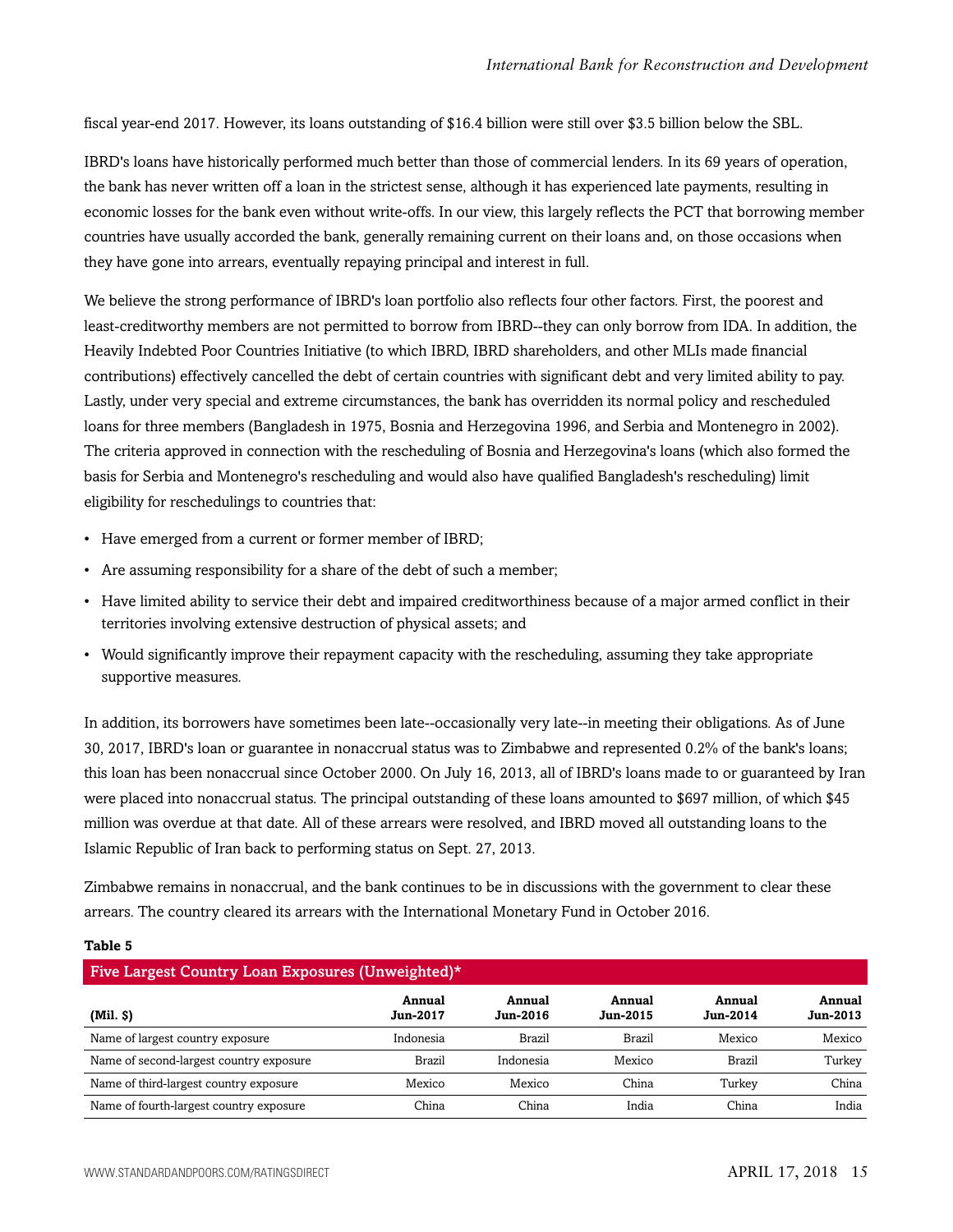| Five Largest Country Loan Exposures (Unweighted)*<br>(cont.)      |                           |                           |                           |                           |                    |  |  |
|-------------------------------------------------------------------|---------------------------|---------------------------|---------------------------|---------------------------|--------------------|--|--|
| $(Mil.$ $\varphi)$                                                | Annual<br><b>Jun-2017</b> | Annual<br><b>Jun-2016</b> | Annual<br><b>Jun-2015</b> | Annual<br><b>Jun-2014</b> | Annual<br>Jun-2013 |  |  |
| Name of fifth-largest country exposure                            | India                     | India                     | Indonesia                 | India                     | <b>Brazil</b>      |  |  |
| Largest country exposure of loan exposures<br>(unweighted amount) | 16,435                    | 16,162                    | 15,505                    | 14,910                    | 14,891             |  |  |
| Second-largest country exposure of loan<br>(unweighted amount)    | 16,141                    | 15,209                    | 14,688                    | 13,966                    | 12,933             |  |  |
| Third-largest country exposure of loan<br>(unweighted amount)     | 14,816                    | 14,709                    | 12,978                    | 13,640                    | 12,900             |  |  |
| Fourth-largest country exposure of loan<br>(unweighted amount)    | 13,379                    | 13,139                    | 12,364                    | 12,785                    | 11,912             |  |  |
| Fifth-largest country exposure of loan<br>(unweighted amount)     | 13,021                    | 12,929                    | 12,271                    | 11,975                    | 11,552             |  |  |
| Total loans (gross)                                               | 179.455                   | 169.655                   | 157.012                   | 154.021                   | 143,776            |  |  |

\*Excludes impact from Exposure Exchange Agreements with IADB and AFDB.

#### **Table 6**

| <b>Asset Quality</b>                               |     |     |                                                                                 |     |     |
|----------------------------------------------------|-----|-----|---------------------------------------------------------------------------------|-----|-----|
|                                                    |     |     | Annual Jun-2017 Annual Jun-2016 Annual Jun-2015 Annual Jun-2014 Annual Jun-2013 |     |     |
| Loan portfolio                                     |     |     |                                                                                 |     |     |
| Impaired (nonaccrual) loans/total<br>loans $(\% )$ | 0.2 | 0.3 | 0.3                                                                             | 0.3 | 0.3 |
| ACE/impaired loans (x)                             | 91  | 83  | 85                                                                              | 84  | 87  |

## <span id="page-15-0"></span>Funding And Liquidity

Our funding ratios indicate that IBRD does not have a funding gap below the one-year horizon. During the past two years, IBRD's assets exceed its liabilities at all horizons up to two years. We view IBRD's funding as broadly diversified by both geographic market and type of investor, given IBRD's frequent issuance in many markets and currencies. Notably, the bank did an inaugural Mulan issue in August 2016, an SDR (special drawing rights)-denominated bond issued in the Chinese local market. However, the bank's funding is, largely concentrated, overall, in U.S. dollars.

In fiscal 2017, IBRD's borrowings in the capital markets fell by 12% to \$55.4 billion, consisting of net issuances of \$20.2 billion, \$30.7 billion of maturities, and \$4.6 billion of planned calls or repurchases. The decrease in mediumand-long-term debt issuances in fiscal year 2017 is primarily due to the 34% decrease in net loan disbursements.

Investors perceive IBRD as a safe haven. IBRD bonds are eligible collateral for transactions with the European Central Bank, the Bank of England, the Reserve Bank of Australia, and the U.S. Federal Reserve, which we believe helps to assure access to a number of major lending markets in a stress scenario. IBRD bonds are also recognized as Level 1 high-quality liquid assets, which make them more attractive for bank treasuries. We understand that IBRD's market access improved during the financial crisis that began in 2008, on flight to quality. We believe this would likely happen again in a similar scenario.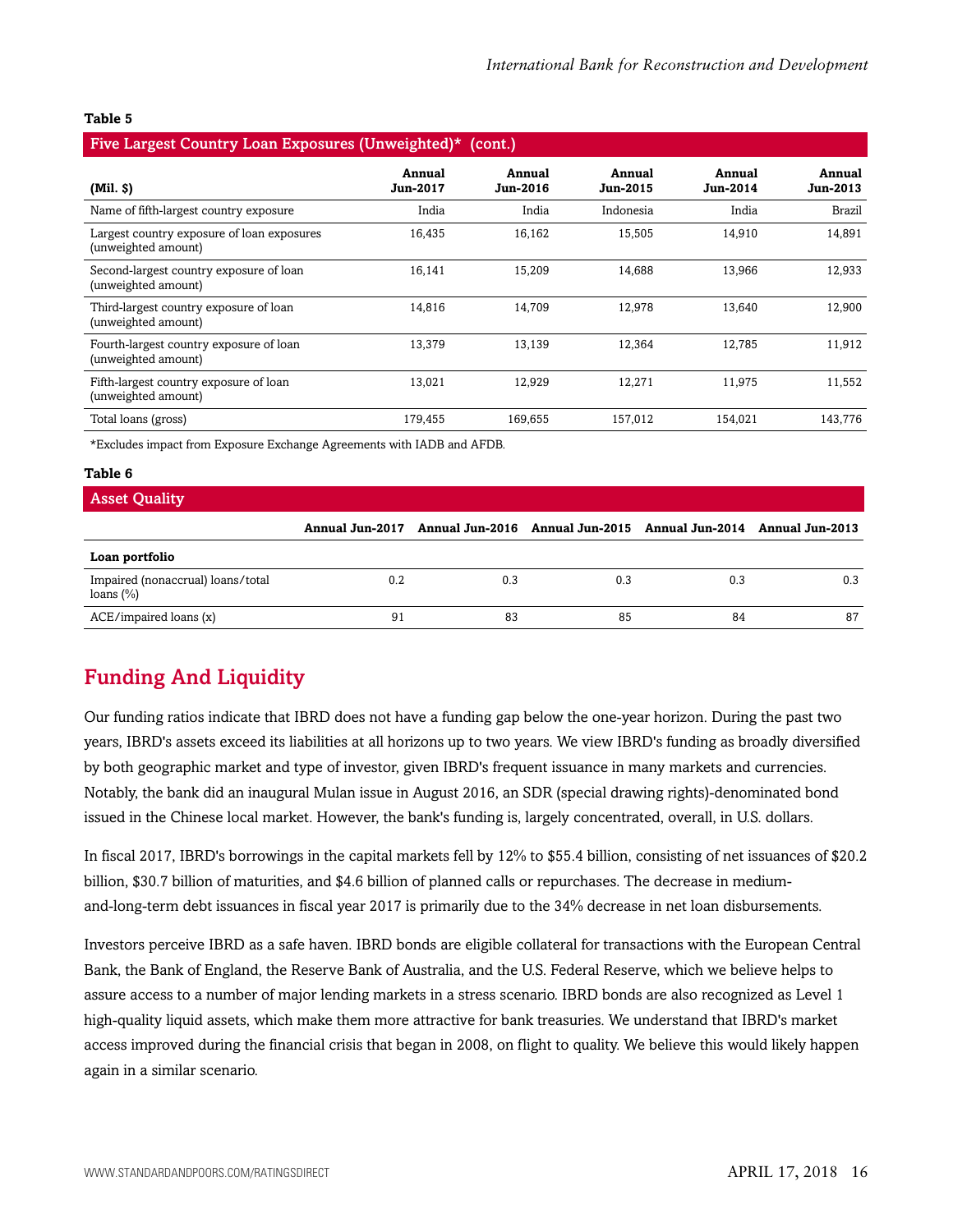IBRD increased the size of its liquid asset portfolio (our definition) during the fiscal year to \$74 billion as of June 30, 2017, up 34% from fiscal 2016, resulting in some improved liquidity ratios compared with prior years. Our main liquidity ratios indicate that under extremely stressed market conditions, when the bank would not have access to the capital markets, IBRD could still fulfill its obligations for at least one year. As of fiscal year-end 2017, according to our main liquidity calculations, IBRD's potential sources of cash under our extreme stress scenario over its liabilities were 2.7x at the six-month horizon and 1.9x at one year. However, when taking into account undisbursed loans in a stress scenario (beyond those currently planned), we estimate IBRD may need to spread out potential disbursements.

IBRD does a lot of derivatives business, both as part of its investments, borrowings, and asset liability management, and on behalf of clients. At fiscal year-end 2017, derivatives liabilities outstanding amounted to \$153.1 billion, approximately equivalent in size to IBRD's borrowings outstanding, although offset by \$150.1 billion in derivatives assets. In connection with these derivatives, IBRD has entered into related collateral-posting agreements, which involve two-way credit rating triggers. These would require IBRD to post collateral if downgraded, even if only by one notch (to 'AA+') by both S&P Global Ratings and Moody's, or two notches by either, and if exposures were above certain thresholds. The latter decreases as the notches of downgrades from 'AAA' increase.

Nevertheless, we understand that the collateral amounts that IBRD could reasonably be required to post on a gross basis would likely be immaterial. At fiscal year-end 2017, we understand that \$2,463 million (equivalent to about 3.5% of IBRD's liquid assets under our definition) would need to have been posted if the triggers were breached by a one-notch downgrade by both rating agencies or a two-notch downgrade by either. This figure was \$776 million as of June 30, 2016.

## <span id="page-16-0"></span>Likelihood Of Extraordinary Shareholder Support

We assign no uplift for the likelihood of extraordinary shareholder support--in the form of 'AAA' rated shareholders answering one or more calls on their callable capital allocations in the event of a stress scenario--because we already assess IBRD's capital adequacy at our highest level without such support. In other words, we view IBRD as already enjoying all the credit-quality support it can expect from paid-in capital alone.

However, should IBRD's SACP weaken, we consider that 'AAA' rated shareholders could uphold the bank by answering one or more calls on their callable capital allocations in the event of a stress scenario. Ten 'AAA' rated shareholders could be called on to provide up to \$36.9 billion of callable capital (11% of total liabilities at fiscal year-end 2017) to support IBRD debt service.

## <span id="page-16-1"></span>Appendix

#### **Table 7**

| <b>Summary Liquidity And Funding Ratios</b> |                           |                    |                    |                    |                    |
|---------------------------------------------|---------------------------|--------------------|--------------------|--------------------|--------------------|
|                                             | Annual<br><b>Jun-2017</b> | Annual<br>Jun-2016 | Annual<br>Jun-2015 | Annual<br>Jun-2014 | Annual<br>Jun-2013 |
| <b>Liquidity ratios</b>                     |                           |                    |                    |                    |                    |
| Liquid assets/adjusted total assets $(\%)$  | 18.1                      | 14.8               | 14.7               | 13.7               | 12.8               |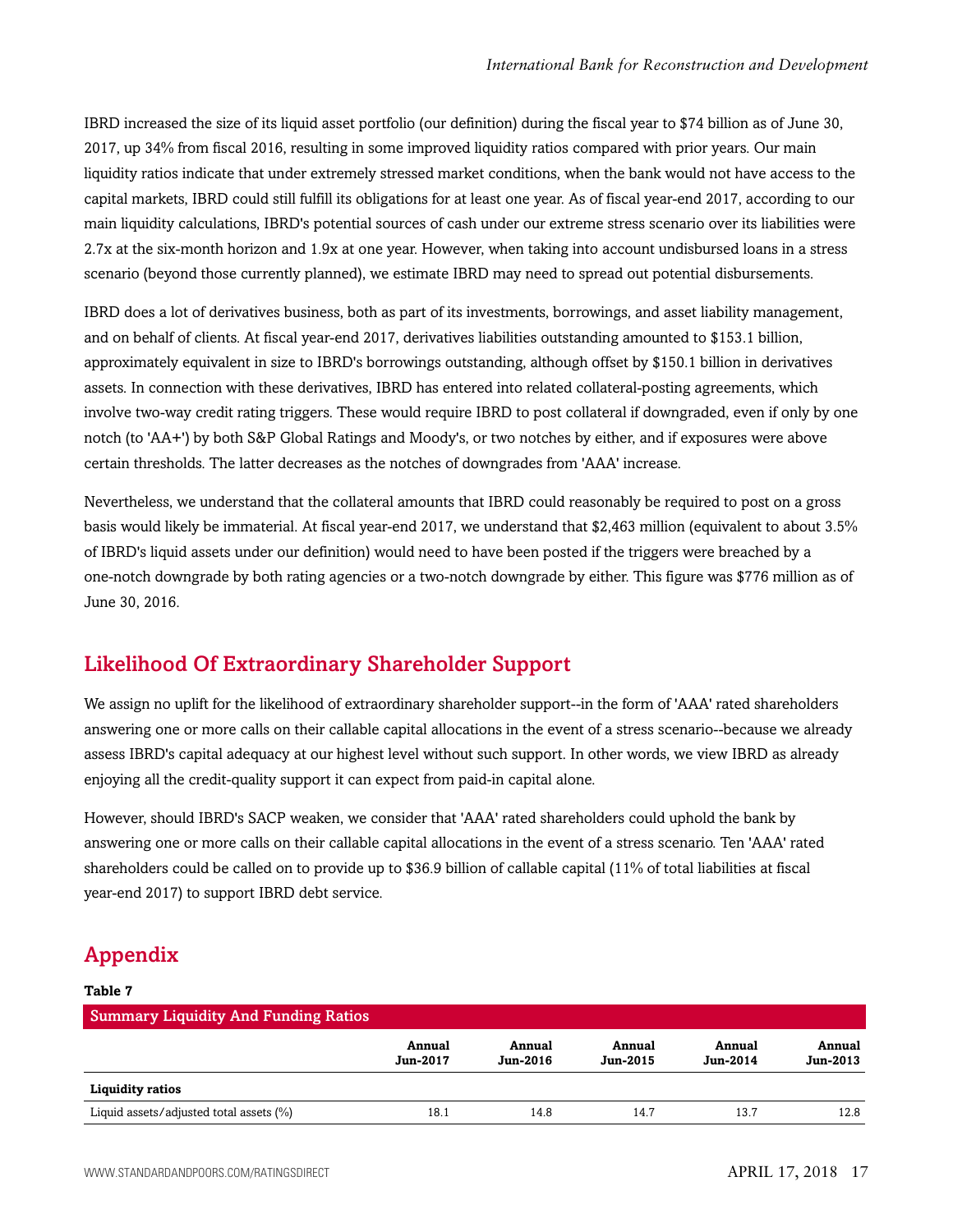| <b>Summary Liquidity And Funding Ratios (cont.)</b>                            |                    |                    |                    |                    |                    |  |
|--------------------------------------------------------------------------------|--------------------|--------------------|--------------------|--------------------|--------------------|--|
|                                                                                | Annual<br>Jun-2017 | Annual<br>Jun-2016 | Annual<br>Jun-2015 | Annual<br>Jun-2014 | Annual<br>Jun-2013 |  |
| Cash and cash equivalents/liquid assets (%)                                    | 1.2                | 5.4                | 5.0                | 13.8               | 15.5               |  |
| Securities/liquid assets (%)                                                   | 98.8               | 94.6               | 95.0               | 86.2               | 84.5               |  |
| Liquid assets/gross debt (%)                                                   | 35.8               | 30.2               | 31.3               | 30.5               | 29.2               |  |
| Liquid assets/short-term debt by remaining<br>maturity* $(\%)$                 | 189.2              | 158.4              | 135.0              | 127.3              | 116.6              |  |
| Liquid assets net of deposits/total adjusted<br>assets $(\% )$                 | 18.1               | 14.8               | 14.7               | 13.7               | 12.8               |  |
| Liquid assets net of deposits/gross debt $(\%)$                                | 35.8               | 30.2               | 31.3               | 30.5               | 29.2               |  |
| Liquid assets net of deposits/short-term debt by<br>remaining maturity* $(\%)$ | 189.2              | 158.4              | 135.0              | 127.3              | 116.6              |  |
| <b>Funding ratios</b>                                                          |                    |                    |                    |                    |                    |  |
| Static funding gap $\S$ at 1 year $(x)$                                        | 1.4                | 1.2                | 1.1                | 1.0                | 1.0                |  |
| Short-term debt (by remaining<br>maturity)/adjusted total assets (%)           | 9.6                | 9.3                | 10.9               | 10.8               | 11.0               |  |
| Gross debt / adjusted total assets (%)                                         | 50.7               | 48.9               | 46.9               | 44.9               | 43.7               |  |
| Gross debt net of liquid assets/adjusted total<br>assets $(\% )$               | 32.6               | 34.2               | 32.2               | 31.2               | 30.9               |  |
| Short-term liabilities (by remaining<br>maturity)/total liabilities (%)        | 10.7               | 10.9               | 13.4               | 13.1               | 14.9               |  |
| Total liabilities/adjusted total assets (%)                                    | 90.2               | 90.0               | 88.7               | 89.1               | 87.9               |  |
| Gross debt/adjusted common equity (x)                                          | 5.2                | 4.9                | 4.2                | 4.1                | 3.6                |  |
| Short-term debt (by remaining maturity)/gross<br>$debt$ $(\%)$                 | 18.9               | 19.0               | 23.2               | 24.0               | 25.1               |  |

\*Short-term debt by remaining maturity includes short-term debt (maturing in less than 12 months) and long-term debt maturing in the next 12 months. §The static funding gap is maturing assets divided by maturing liabilities. It is cumulative and based on scheduled receipts and payments.

#### **Table 8**

| <b>Summary Balance Sheet</b>      |                           |                    |                    |                    |                    |
|-----------------------------------|---------------------------|--------------------|--------------------|--------------------|--------------------|
| (Mil. S)                          | Annual<br><b>Jun-2017</b> | Annual<br>Jun-2016 | Annual<br>Jun-2015 | Annual<br>Jun-2014 | Annual<br>Jun-2013 |
| Assets                            |                           |                    |                    |                    |                    |
| Cash and money market instruments | 904                       | 2,976              | 2,516              | 6,771              | 6,473              |
| Securities                        | 72,752                    | 51,830             | 47,823             | 42,412             | 35,164             |
| Memo:                             |                           |                    |                    |                    |                    |
| Liquid assets                     | 73,656                    | 54,806             | 50,339             | 49,183             | 41,637             |
| Net loans                         | 177,422                   | 167,643            | 155,040            | 151,978            | 141,692            |
| Purpose-related assets (gross)    | 179,455                   | 169,655            | 157,012            | 154,021            | 143,776            |
| Purpose-related assets (net)      | 177,422                   | 167,643            | 155,040            | 151,978            | 141,692            |
| Derivative assets                 | 150,112                   | 144,488            | 134,325            | 154,070            | 138,846            |
| Fixed assets                      | 1,114                     | 1,083              | 1,042              | 1,010              | 969                |
| Accrued receivables               | 1,272                     | 1,059              | 592                | 557                | 578                |
| Other assets, other               | 2,322                     | 2,181              | 1,887              | 2,085              | 1,879              |
| Total assets                      | 405,898                   | 371,260            | 343,225            | 358,883            | 325,601            |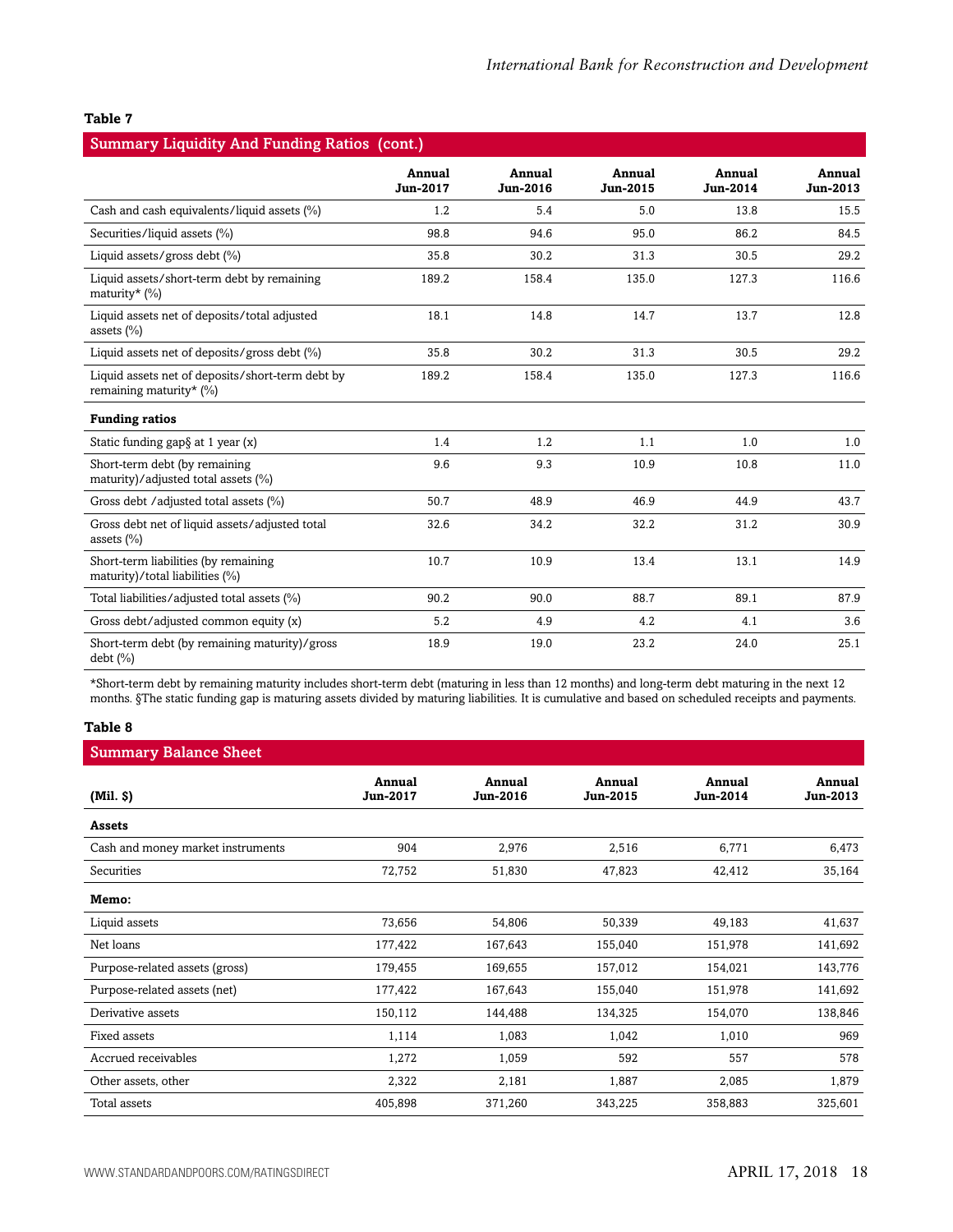| <b>Summary Balance Sheet (cont.)</b>             |                           |                    |                           |                    |                    |  |  |
|--------------------------------------------------|---------------------------|--------------------|---------------------------|--------------------|--------------------|--|--|
| $(Mil.$ $\vartheta)$                             | Annual<br><b>Jun-2017</b> | Annual<br>Jun-2016 | Annual<br><b>Jun-2015</b> | Annual<br>Jun-2014 | Annual<br>Jun-2013 |  |  |
| <b>Liabilities</b>                               |                           |                    |                           |                    |                    |  |  |
| Short-term debt                                  | 39,309                    | 36,289             | 40,853                    | 42,032             | 42,737             |  |  |
| Long-term debt                                   | 167,006                   | 147,119            | 123,702                   | 122,384            | 106,697            |  |  |
| Derivative liabilities                           | 153,129                   | 141,741            | 132,324                   | 146,885            | 131,131            |  |  |
| Other liabilities                                | 6,656                     | 9,048              | 7,709                     | 8,597              | 5,513              |  |  |
| Total liabilities                                | 366,100                   | 334,197            | 304,588                   | 319,898            | 286,078            |  |  |
| Shareholders' equity                             |                           |                    |                           |                    |                    |  |  |
| Paid-in capital and surplus                      | 16,109                    | 15,805             | 15,192                    | 14,005             | 13,434             |  |  |
| Retained earnings                                | 27,759                    | 27,996             | 27,501                    | 28,287             | 29,265             |  |  |
| Reserves (including inflation<br>revaluations)   | (694)                     | (612)              | (843)                     | (245)              | (255)              |  |  |
| Accumulated other comprehensive<br>income (loss) | (3,376)                   | (6, 126)           | (3,213)                   | (3,062)            | (2,921)            |  |  |
| Shareholders' equity                             | 39,798                    | 37,063             | 38,637                    | 38,985             | 39,523             |  |  |
| Memo:                                            |                           |                    |                           |                    |                    |  |  |
| Total guarantees                                 | 5,687                     | 5,220              | 1,432                     | 1,804              | 1,881              |  |  |
| Undisbursed loans (100%)                         | 65,588                    | 65,909             | 60,211                    | 58,449             | 61,306             |  |  |

#### **Table 9**

#### Summary Statement Of Income

| $(Mil. \S)$                                                                         | Annual<br><b>Jun-2017</b> | Annual<br>Jun-2016 | Annual<br>Jun-2015 | Annual<br>Jun-2014 | Annual<br>Jun-2013 |
|-------------------------------------------------------------------------------------|---------------------------|--------------------|--------------------|--------------------|--------------------|
| Interest income                                                                     | 3,582                     | 2,648              | 1,728              | 3,349              | 3,728              |
| Noninterest income                                                                  | 844                       | 859                | 728                | 596                | 517                |
| Total income                                                                        | 4,426                     | 3,507              | 2,456              | 3,945              | 4,245              |
| Interest expense                                                                    | 1,845                     | 786                | 392                | 1,294              | 1,483              |
| Provision for losses on loans                                                       | 11                        | 57                 | (10)               | (60)               | (22)               |
| Other noninterest expenses                                                          | 2,188                     | 2,131              | 2,060              | 1,983              | 1,908              |
| Total expenses                                                                      | 4,044                     | 2,974              | 2,442              | 3,217              | 3,369              |
| <b>Transfers</b>                                                                    | (497)                     | (705)              | (715)              | (676)              | (663)              |
| Currency translation adjustments, unrealized<br>gains/(losses), other profit/(loss) | (122)                     | 667                | (85)               | (1,030)            | 5                  |
| Net income                                                                          | (237)                     | 495                | (786)              | (978)              | 218                |
| Other comprehensive income                                                          | 2,750                     | (2,913)            | (151)              | (141)              | 1,496              |
| Comprehensive income                                                                | 2,513                     | (2, 418)           | (937)              | (1, 119)           | 1,714              |
| Memo:                                                                               |                           |                    |                    |                    |                    |
| Net increase (decrease) in cash and cash equivalents<br>during the year             | (609)                     | 911                | (3, 295)           | (949)              | (1, 127)           |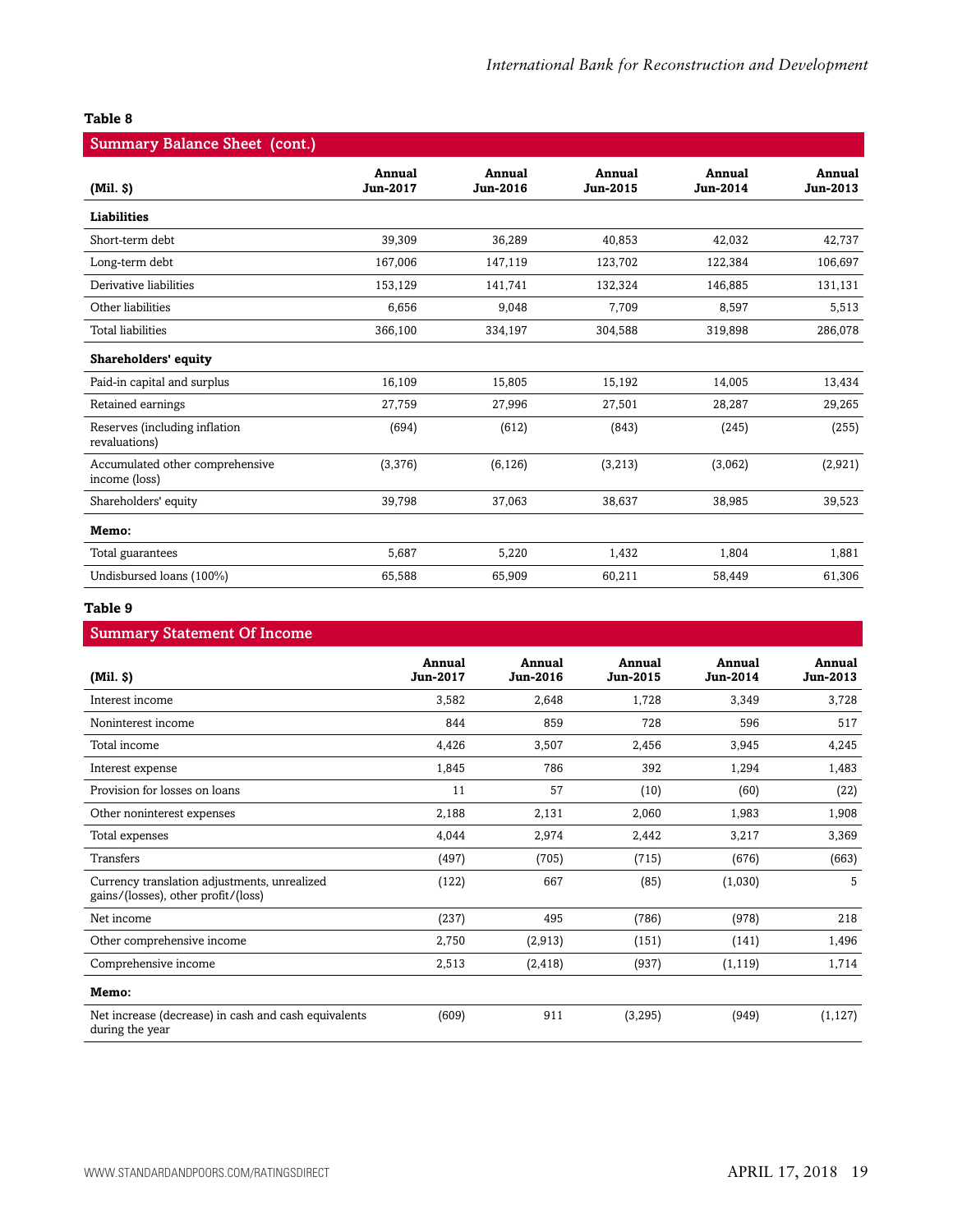

#### **Balance Sheet Trends**

Copyright © 2018 by Standard & Poor's Financial Services LLC. All rights reserved.

## <span id="page-19-0"></span>Related Criteria

- Methodology For Linking Long-Term And Short-Term Ratings, April 7, 2017
- Multilateral Lending Institutions And Other Supranational Institutions Ratings Methodology, Nov. 26, 2012
- Bank Capital Methodology And Assumptions, Dec. 6, 2010
- Use Of CreditWatch And Outlooks, Sept. 14, 2009

### <span id="page-19-1"></span>Related Research

- International Finance Corp. 'AAA/A-1+' Ratings Affirmed; Outlook Stable, Dec. 27, 2017
- International Development Association 'AAA/A-1+' Ratings Affirmed; Outlook Remains Stable, Nov. 10, 2017
- Supranationals--Special Edition 2017, Oct. 20, 2017
- Request For Comment: Multilateral Lending Institutions And Other Supranational Institutions Ratings Methodology, Oct. 11, 2017
- International Bank for Reconstruction and Development 'AAA/A-1+' Ratings Affirmed; Outlook Remains Stable, Jan. 23, 2017
- How an Erosion of Preferred Creditor Treatment Could Lead To Lower Ratings On Multilateral Lending Institutions, Aug. 26, 2013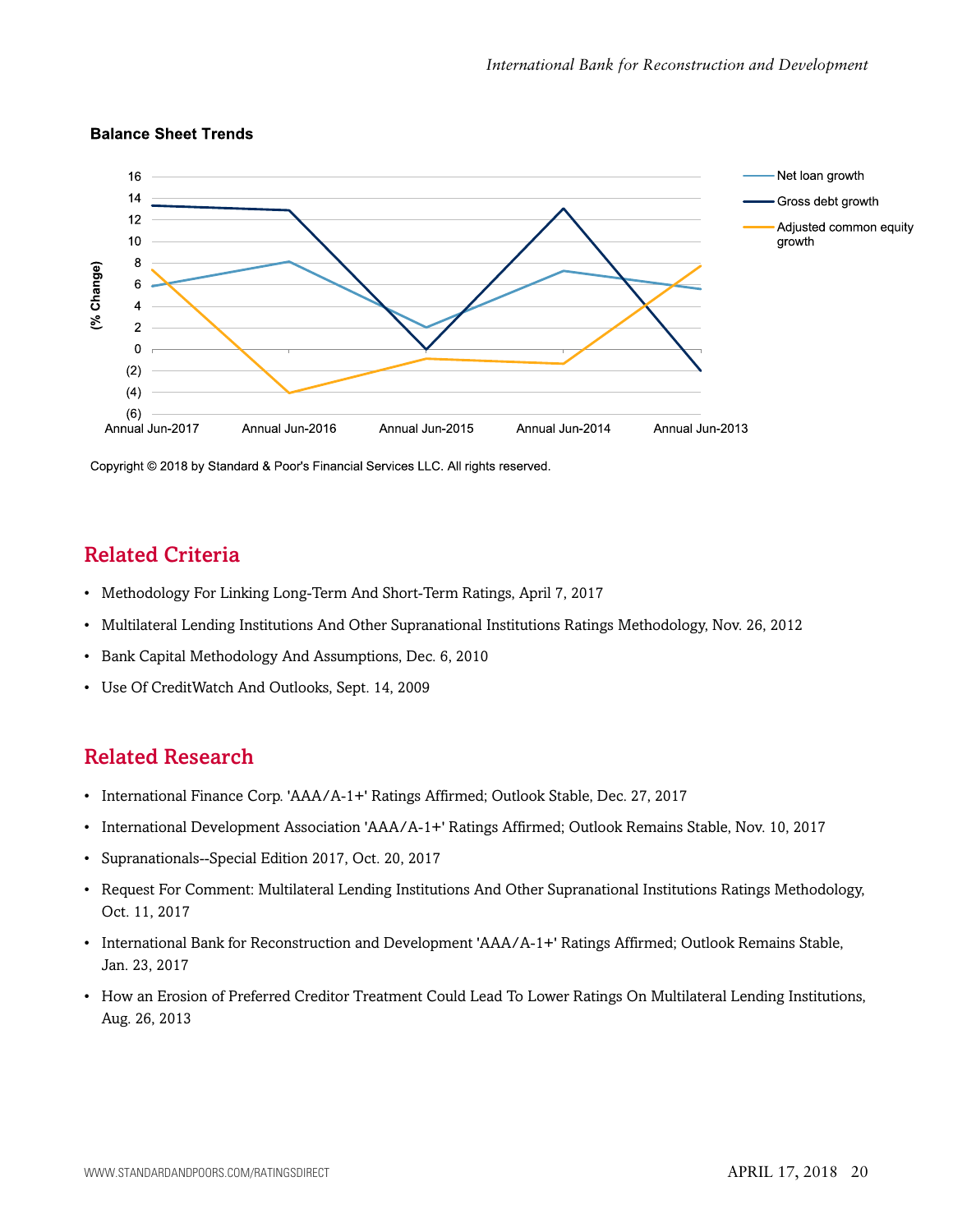#### Ratings Detail (As Of April 17, 2018)

| <b>International Bank for Reconstruction and Development</b> |                  |                   |  |  |  |
|--------------------------------------------------------------|------------------|-------------------|--|--|--|
| <b>Issuer Credit Rating</b>                                  |                  |                   |  |  |  |
| Foreign Currency                                             |                  | $AAA/Stable/A-1+$ |  |  |  |
| Senior Unsecured                                             |                  | AAA               |  |  |  |
| Short-Term Debt                                              |                  | $A-1+$            |  |  |  |
| <b>Issuer Credit Ratings History</b>                         |                  |                   |  |  |  |
| 05-Sep-1997                                                  | Foreign Currency | $AAA/Stable/A-1+$ |  |  |  |
| 05-Apr-1990                                                  |                  | AAA/Stable/--     |  |  |  |
| 13-Sep-1959                                                  |                  | $AAA$ --/--       |  |  |  |
|                                                              |                  |                   |  |  |  |

\*Unless otherwise noted, all ratings in this report are global scale ratings. S&P Global Ratings' credit ratings on the global scale are comparable across countries. S&P Global Ratings' credit ratings on a national scale are relative to obligors or obligations within that specific country. Issue and debt ratings could include debt guaranteed by another entity, and rated debt that an entity guarantees.